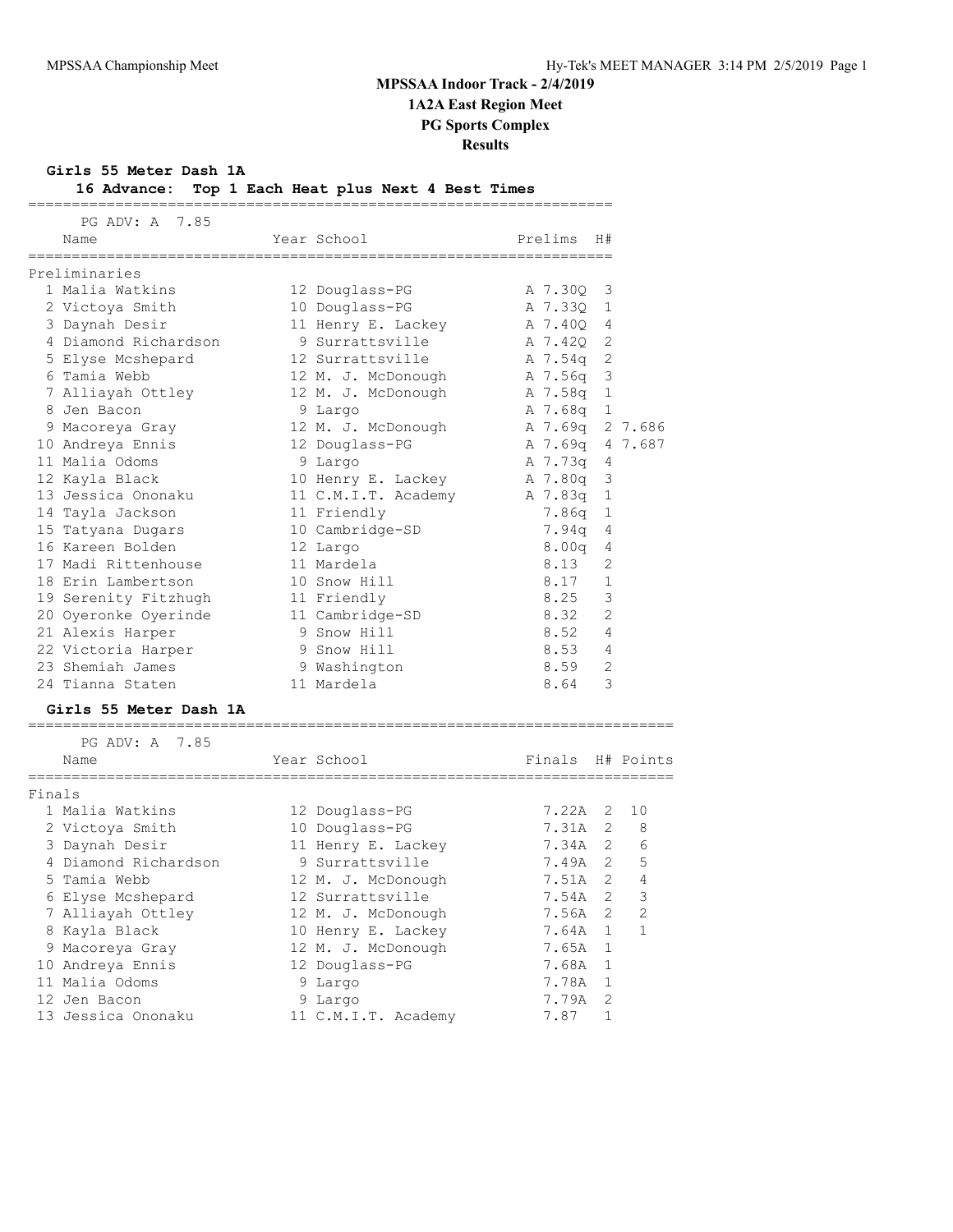## **Girls 300 Meter Dash 1A**

| PG ADV: A 43.80                             |                                |                    |                |                |
|---------------------------------------------|--------------------------------|--------------------|----------------|----------------|
| Name                                        | Year School                    | Finals H# Points   |                |                |
|                                             |                                |                    |                |                |
| 1 Malia Watkins                             | 12 Douglass-PG                 | 40.27A<br>41.97A   | 4<br>4         | 10<br>8        |
| 2 Victoya Smith                             | 10 Douglass-PG                 | 42.26A             | 4              | 6              |
| 3 Daynah Desir<br>4 Orlandra Chambers       | 11 Henry E. Lackey<br>12 Largo | 43.58A             | 4              | 5              |
| 5 Sheliece Watkins                          |                                | 43.69A             | $\overline{4}$ | 4              |
| 6 Angel Davis                               | 12 Douglass-PG<br>11 Friendly  | 43.91              | 4              | 3              |
| 7 Diamond Richardson                        | 9 Surrattsville                | 44.23              | 3              | 2              |
| 8 Tamia Webb                                | 12 M. J. McDonough             | 44.72              | 3 <sup>7</sup> | $\mathbf{1}$   |
| 9 Mikiah Morton                             | 9 Friendly                     | 45.67              | 3              | 45.662         |
| 10 Cheyenne Johnson                         | 12 M. J. McDonough             | 45.67              | 3 <sup>7</sup> | 45.670         |
| 11 Mia Offutt                               | 11 Surrattsville               | 45.88              | 3              |                |
| 12 Kayla Black                              | 12 Largo                       | 45.94              | $\overline{2}$ |                |
| 13 Kendra Chambers                          | 12 Largo                       | 46.06              | 3              |                |
| 14 Mashiya Jennings                         | 11 Henry E. Lackey             | 47.00              | 2              |                |
| 15 Tayla Jackson                            | 11 Friendly                    | 47.45              | 2              |                |
| 16 Jessica Ononaku                          | 11 C.M.I.T. Academy            | 47.47              | 1              |                |
| 17 Joel Deloatch                            | 12 M. J. McDonough             | 48.44              | 2              |                |
|                                             | 10 Cambridge-SD                | 48.62              | 2              |                |
| 18 Tatyana Dugars                           | 11 Snow Hill                   | 48.87              | 1              |                |
| 19 Layla Grimm                              | 9 Snow Hill                    | 49.42              | $\mathbf{1}$   |                |
| 20 Alexis Harper                            | 9 Snow Hill                    |                    | 1              |                |
| 21 Victoria Harper<br>22 Shemiah James      | 9 Washington                   | 49.96<br>50.97     | 1              |                |
|                                             |                                |                    |                |                |
| Girls 500 Meter Run 1A                      |                                |                    |                |                |
|                                             |                                |                    |                |                |
| PG ADV: A 1:25.54                           |                                |                    |                |                |
| Name                                        | Year School                    | Finals H# Points   |                |                |
|                                             |                                |                    |                |                |
| 1 Autumn Winston                            | 11 Douglass-PG                 | $1:19.57A$ 4       |                | 10             |
| 2 Orlandra Chambers                         | 12 Largo                       | 1:23.41A           | 4              | 8              |
| 3 Angel Davis                               | 11 Friendly                    | 1:23.88A           | 4              | 6              |
| 4 Aliyah Proctor                            | 12 Henry E. Lackey             | 1:25.28A           | 4              | 5              |
| 5 Terry McMillan                            | 12 Henry E. Lackey             | 1:27.96            | 3              | $\overline{4}$ |
| 6 Endia Scales                              | 11 Friendly                    | 1:28.55            | $\mathcal{S}$  | 3              |
| 7 Cheyenne Johnson                          | 12 M. J. McDonough             | $1:28.75$ 4        |                | $\overline{2}$ |
| 8 Mikiah Morton                             | 9 Friendly                     | 1:29.58            | 3              | $\mathbf{1}$   |
| 9 Khandi Walker                             | 9 Douglass-PG                  | 1:29.65            | 3              |                |
| 10 Nya Jones                                | 12 Surrattsville               | 1:30.79            | $\overline{4}$ |                |
| 11 Layla Grimm                              | 11 Snow Hill                   | 1:31.05            | $\mathcal{S}$  |                |
| 12 Jada Nolan                               | 9 Largo                        | 1:32.66            | 2              |                |
| 13 Jalyn Smoot                              | 10 M. J. McDonough             | 1:33.13            | 3              |                |
| 14 Katelin Pratt                            | 11 Largo                       | 1:34.74            | 2              |                |
| 15 Joel Deloatch                            | 12 M. J. McDonough             | 1:35.79            | 2              |                |
| 16 Nakeila Hopkinson                        | 12 Fairmont Heights            | 1:36.72            | 2              |                |
| 17 Jorrin Ellison                           | 9 Douglass-PG                  | 1:37.35            | 2              |                |
| 18 A'Nya Randall                            | 11 Surrattsville               | 1:38.49            | $\mathbf 1$    |                |
| 19 Alexis Harper                            | 9 Snow Hill                    | 1:41.97            | $\mathbf 1$    |                |
| 20 Shemiah James<br>21 Kendall Langenfelder | 9 Washington<br>9 Kent County  | 1:43.78<br>1:50.73 | 1<br>1         |                |

==========================================================================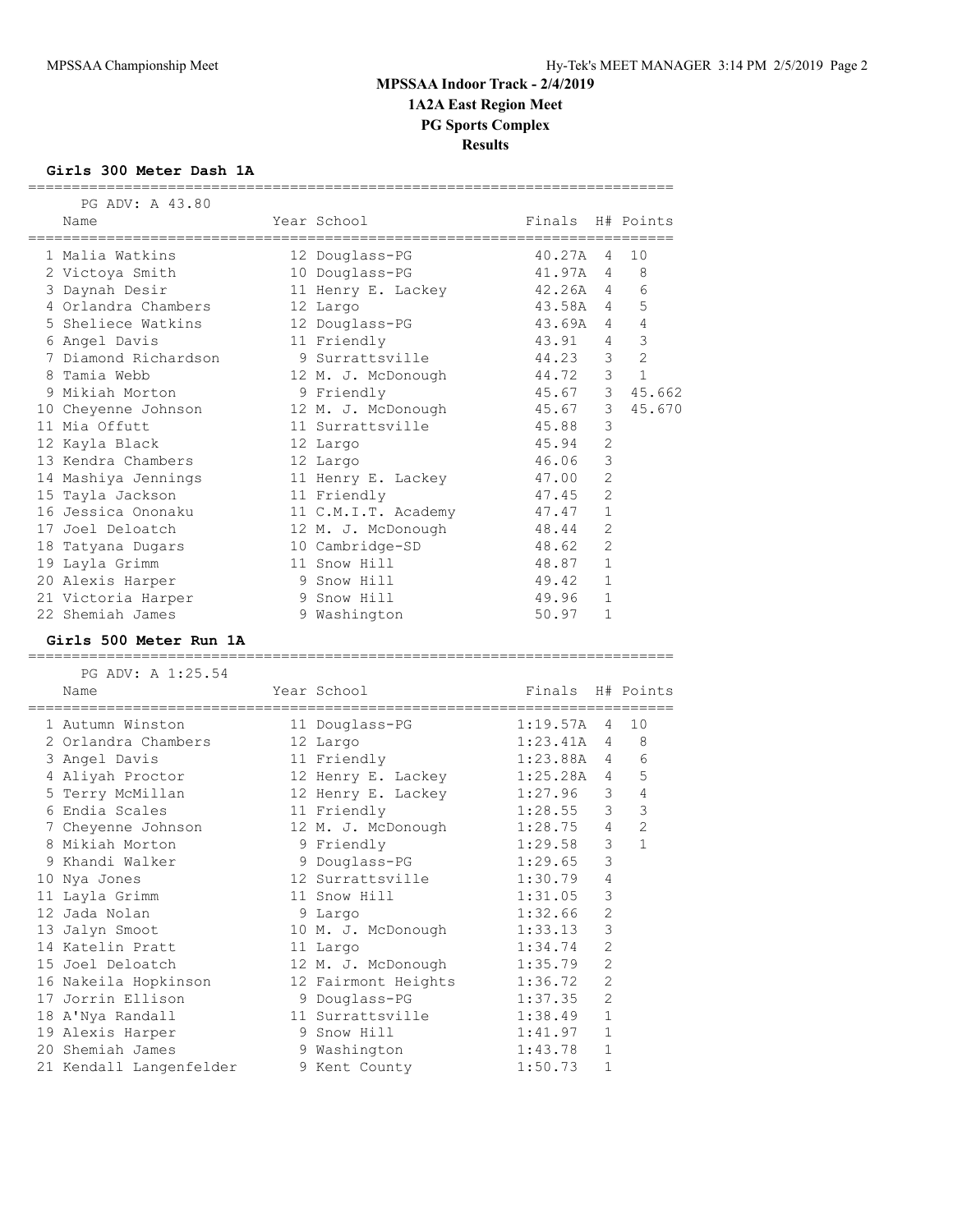#### **Girls 800 Meter Run 1A**

 PG ADV: A 2:35.36 Name The Year School Finals H# Points ========================================================================== 1 Autumn Winston 11 Douglass-PG 2:38.30 2 10 2 Jade Barnes 10 Largo 2:41.42 2 8 3 Aliyah Amos 11 Friendly 2:45.84 2 6 4 Mariana Day 11 Washington 2:47.23 2 5 5 Lillee Covington 9 Snow Hill 2:47.77 2 4 6 Layla Grimm 11 Snow Hill 2:51.60 2 3 7 Brooke Blades 9 Cambridge-SD 2:54.67 1 2 8 Khandi Walker 9 Douglass-PG 2:54.68 2 1 9 Madeline Seck 11 C.M.I.T. Academy 2:54.79 2 10 Anna Phillips 9 Kent County 2:54.87 1 11 Mikayla Phillips 10 Cambridge-SD 3:02.01 1 12 Endia Scales 11 Friendly 3:03.34 2 13 Riley Keener 12 Cambridge-SD 3:03.59 2 14 Fatouja Seck 11 C.M.I.T. Academy 3:03.68 1 15 Keira McColigan 9 Kent County 3:04.31 1 16 Diamond Green 11 Friendly 3:05.91 1 17 Nakeila Hopkinson 12 Fairmont Heights 3:09.49 1 18 Molly Grafton 10 Kent County 3:09.88 1 19 Dwayna Hillary 9 Largo 3:21.97 1 **Girls 1600 Meter Run 1A** ======================================================================= PG ADV: A 5:55.33 Name Year School Finals Points ======================================================================= 1 Kavina McDonald 10 M. J. McDonough 5:51.99A 10 2 Sarah Condon 11 Cambridge-SD 5:58.41 8 3 Cecilia Llamas 10 Kent County 5:59.42 6 4 Mariana Day 11 Washington 6:01.23 5 5 Carrie Price 12 Cambridge-SD 6:07.22 4 6 Lillee Covington 9 Snow Hill 6:08.31 3 7 Marley McCabe 12 Snow Hill 6:47.38 2 8 Madeline Seck 11 C.M.I.T. Academy 6:58.01 1 9 Nuria Crudup 9 Friendly 6:58.61

==========================================================================

#### **Girls 3200 Meter Run 1A**

=======================================================================

10 Serenity Carver 11 Douglass-PG 7:33.00

| PG ADV: A 13:03.07 |                    |               |               |
|--------------------|--------------------|---------------|---------------|
| Name               | Year School        | Finals Points |               |
| 1 Kavina McDonald  | 10 M. J. McDonough | 13:00.77A     | 10            |
| 2 Sarah Condon     | 11 Cambridge-SD    | 13:17.93      | 8             |
| 3 Mariana Day      | 11 Washington      | 13:27.11      | 6             |
| 4 Carrie Price     | 12 Cambridge-SD    | 13:30.09      | 5             |
| 5 Marlee Berghaus  | 10 Kent County     | 13:55.38      |               |
| 6 Marley McCabe    | 12 Snow Hill       | 14:55.49      | 3             |
| 7 Riley Keener     | 12 Cambridge-SD    | 16:22.68      | $\mathcal{D}$ |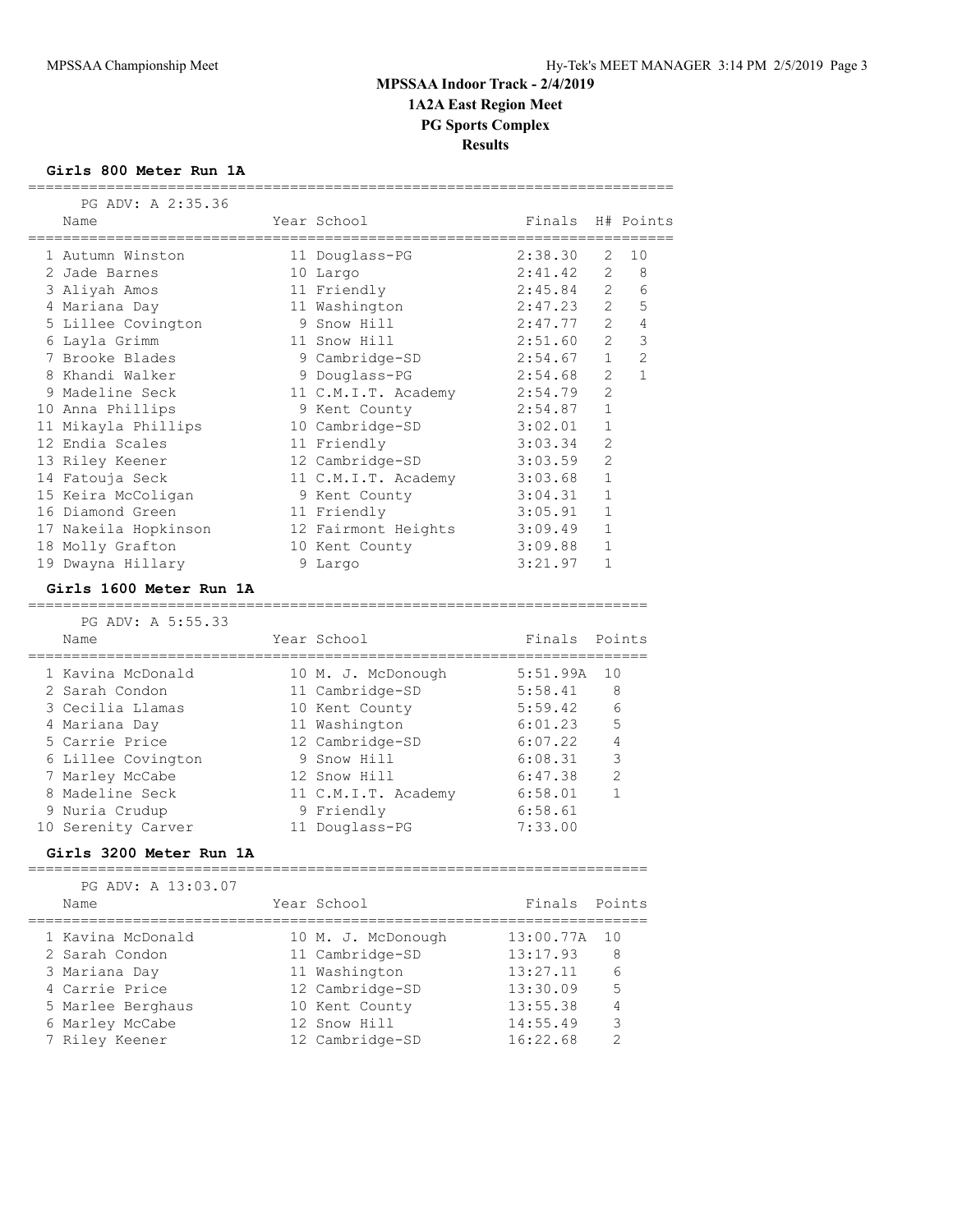**Girls 55 Meter Hurdles 1A**

| 8 Advance: Top 1 Each Heat plus Next 5 Best Time |  |  |  |  |  |
|--------------------------------------------------|--|--|--|--|--|

|        | 8 Advance: Top 1 Each Heat plus Next 5 Best Times                |                    |                       |                 |              |           |
|--------|------------------------------------------------------------------|--------------------|-----------------------|-----------------|--------------|-----------|
|        | PG ADV: A 9.99<br>Name                                           | Year School        |                       | Prelims         | H#           |           |
|        |                                                                  |                    |                       |                 |              |           |
|        | Preliminaries<br>1 Taylor Williams                               | 12 Henry E. Lackey |                       | A 8.55Q         | 2            |           |
|        | 2 Alliayah Ottley                                                | 12 M. J. McDonough |                       | A 8.56Q         | 3            |           |
|        | 3 Sheliece Watkins                                               | 12 Douglass-PG     |                       | A 8.88Q         | 1            |           |
|        | 4 Ashleigh Milledge                                              | 12 Henry E. Lackey |                       | A 8.94q         | 1            |           |
|        | 5 Destiny Frantum                                                | 12 Cambridge-SD    |                       | A 9.80q         | 3            |           |
|        | 6 Andreya Ennis                                                  | 12 Douglass-PG     |                       | A 9.99q         | 2            |           |
|        | 7 Victoria Harper                                                | 9 Snow Hill        |                       | 10.19q 1 10.185 |              |           |
|        | 7 Alysha Robinson                                                | 11 Largo           |                       | 10.19q          |              | 3 10.185  |
|        | 9 Alexis Harper                                                  | 9 Snow Hill        |                       | 10.22           | 2            |           |
|        | 10 Sanaya Ross                                                   | 11 Largo           |                       | 10.53           | $\mathbf{1}$ |           |
|        | 11 Lanayja Ames                                                  | 11 Cambridge-SD    |                       | 11.17           | 3            |           |
|        | 12 Tianna Staten                                                 | 11 Mardela         |                       | 11.22           | 3            |           |
|        | 13 Treasure Carson                                               | 9 Surrattsville    |                       | 11.35           | 2            |           |
|        | 14 Jorrin Ellison                                                | 9 Douglass-PG      |                       | 11.92           | 2            |           |
|        | 15 Aakiara Person                                                | 11 Largo           |                       | 12.33           | 3            |           |
|        | 16 Anna Hulslander                                               | 9 Snow Hill        |                       | 12.90           | 3            |           |
|        | 17 Dontaziea Holliday                                            | 9 Cambridge-SD     |                       | 13.13           | $\mathbf{1}$ |           |
|        | Girls 55 Meter Hurdles 1A<br>=================================== |                    |                       |                 |              |           |
|        | PG ADV: A<br>9.99                                                |                    |                       |                 |              |           |
|        | Name                                                             | Year School        |                       | Finals          |              | Points    |
| Finals |                                                                  |                    |                       |                 |              |           |
|        | 1 Alliayah Ottley                                                | 12 M. J. McDonough |                       | 8.18A           | 10           |           |
|        | 2 Taylor Williams                                                | 12 Henry E. Lackey |                       | 8.52A           |              | 8         |
|        | 3 Sheliece Watkins                                               | 12 Douglass-PG     |                       | 8.81A           |              | 6         |
|        | 4 Andreya Ennis                                                  | 12 Douglass-PG     |                       | 9.01A           |              | 5         |
|        | 5 Ashleigh Milledge                                              | 12 Henry E. Lackey |                       | 9.38A           |              | 4         |
|        | 6 Destiny Frantum                                                | 12 Cambridge-SD    |                       | 10.05           |              | 3         |
|        | 7 Victoria Harper                                                | 9 Snow Hill        |                       | 11.61           |              | 2         |
|        | -- Alysha Robinson                                               | 11 Largo           |                       | DNF             |              |           |
|        | Girls 4x200 Meter Relay 1A                                       |                    |                       |                 |              |           |
|        | PG ADV: A 1:55.15                                                |                    |                       |                 |              |           |
|        | School                                                           |                    |                       | Finals          |              | H# Points |
|        | 1 Frederick Douglass-PG                                          |                    |                       | 1:44.58A        | 2            | 10        |
|        | 1) Autumn Winston 11                                             |                    | 2) Malia Watkins 12   |                 |              |           |
|        | 3) Victoya Smith 10                                              |                    | 4) Andreya Ennis 12   |                 |              |           |
|        | 2 Henry E. Lackey                                                |                    |                       | 1:47.10A        | 2            | 8         |
|        | 1) Kayla Black 10                                                | 2)                 | Daynah Desir 11       |                 |              |           |
|        | 3) Erin Pearson 12                                               |                    | 4) Taylor Williams 12 |                 |              |           |

3 Surrattsville 1:48.90A 2 6

 1) Nya Jones 12 2) Elyse Mcshepard 12 3) Mia Offutt 11 4) Diamond Richardson 9 4 Maurice J. McDonough 1:49.32A 2 5

1) Cheyenne Johnson 12 2) Alliayah Ottley 12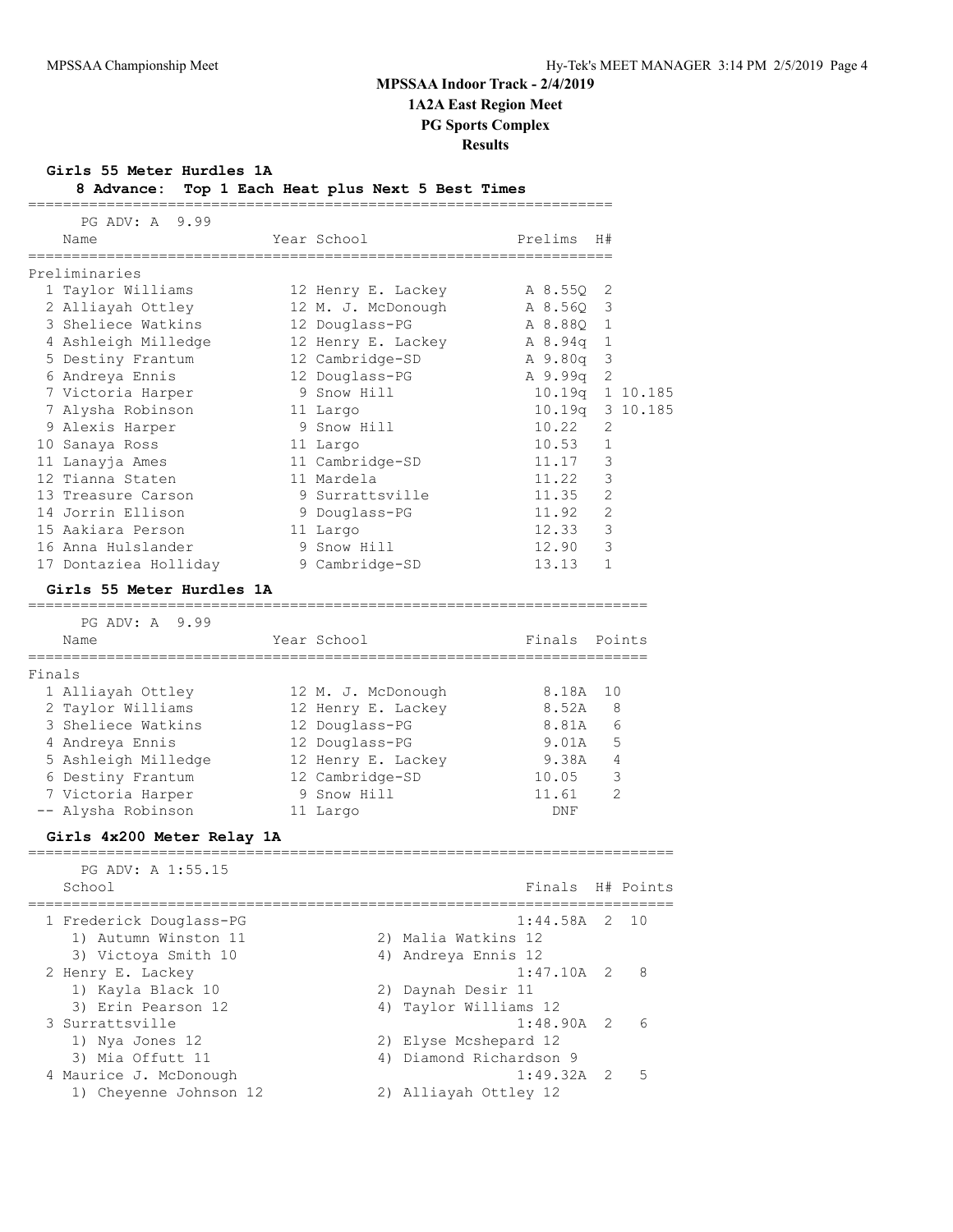# **....Girls 4x200 Meter Relay 1A**

| 3) Macoreya Gray 12       |                                                                                     |                                                                                                                                                                                                                                 |                                                            |
|---------------------------|-------------------------------------------------------------------------------------|---------------------------------------------------------------------------------------------------------------------------------------------------------------------------------------------------------------------------------|------------------------------------------------------------|
|                           |                                                                                     |                                                                                                                                                                                                                                 |                                                            |
| 1) Jen Bacon 9            |                                                                                     |                                                                                                                                                                                                                                 |                                                            |
| 3) Jada Ware 9            |                                                                                     |                                                                                                                                                                                                                                 |                                                            |
|                           |                                                                                     | 2                                                                                                                                                                                                                               | $\overline{\phantom{a}}$                                   |
| 1) Mikiah Morton 9        |                                                                                     |                                                                                                                                                                                                                                 |                                                            |
| 3) Jasmine Porter 10      |                                                                                     |                                                                                                                                                                                                                                 |                                                            |
|                           |                                                                                     | $\mathbf{1}$                                                                                                                                                                                                                    | $\mathcal{L}$                                              |
| 1) Oyeronke Oyerinde 11   |                                                                                     |                                                                                                                                                                                                                                 |                                                            |
| 3) Sa'Mara Spriggs 9      |                                                                                     |                                                                                                                                                                                                                                 |                                                            |
|                           |                                                                                     | $1 \quad 1$                                                                                                                                                                                                                     |                                                            |
| 1) Maya Taylor 12         |                                                                                     |                                                                                                                                                                                                                                 |                                                            |
| 3) Abreya Gunther 11      |                                                                                     |                                                                                                                                                                                                                                 |                                                            |
|                           |                                                                                     | $\mathbf{1}$                                                                                                                                                                                                                    |                                                            |
| 1) Kendall Langenfelder 9 |                                                                                     |                                                                                                                                                                                                                                 |                                                            |
| 3) Trista Strong 9        | 4)                                                                                  |                                                                                                                                                                                                                                 |                                                            |
|                           | 5 Largo<br>6 Friendly<br>7 Cambridge-South Dorchester<br>8 Mardela<br>9 Kent County | 4) Tamia Webb 12<br>2) Orlandra Chambers 12<br>4) Malia Odoms 9<br>2) Angel Davis 11<br>4) Tayla Jackson 11<br>2) Destiny Frantum 12<br>4) Tatyana Dugars 10<br>2) Jenna Witte 10<br>4) Madi Rittenhouse 11<br>2) Katie Wade 10 | $1:52.09A$ 2 4<br>1:55.23<br>1:58.16<br>2:03.57<br>2:21.65 |

=======================================================================

### **Girls 4x400 Meter Relay 1A**

 PG ADV: A 4:27.46 School **Finals** Points ======================================================================= 1 Henry E. Lackey 4:21.73A 10 1) Taylor Williams 12 2) Terry McMillan 12 3) Erin Pearson 12 1988 12 4 4 Aliyah Proctor 12 2 Largo 4:24.42A 8 1) Kendra Chambers 12 2) Orlandra Chambers 12 3) Jada Ware 9 4) Alysha Robinson 11 3 Friendly 4:26.12A 6 1) Angel Davis 11 2) Mikiah Morton 9 3) Endia Scales 11 4) Aliyah Amos 11 4 Surrattsville 5 and 1:37.32 5 1) Elyse Mcshepard 12 2) Diamond Richardson 9 3) Mia Offutt 11 (4) Nya Jones 12 5 Frederick Douglass-PG 4:42.93 4 1) Victoya Smith 10 2) Mya Long 9 3) Jorrin Ellison 9 1944 (4) Rayya Lee 9 6 Kent County 5:20.11 3 1) Marlee Berghaus 10 2)<br>3) Cecilia Llamas 10 2) 4) A 3) Cecilia Llamas 10 (4) Anna Phillips 9

#### **Girls 4x800 Meter Relay 1A** =======================================================================

 PG ADV: A 10:54.88 School **Finals** Points ======================================================================= 1 Cambridge-South Dorchester 11:26.62 10 1) Sarah Condon 11 2) Riley Keener 12 3) Carrie Price 12 (4) Brooke Blades 9 2 Largo 11:45.41 8 1) Jade Barnes 10 2) Dwayna Hillary 9 3) Jacky Minsona 10 4) Jada Nolan 9 3 Kent County 11:49.17 6 1) Marlee Berghaus 10 2) Cecilia Llamas 10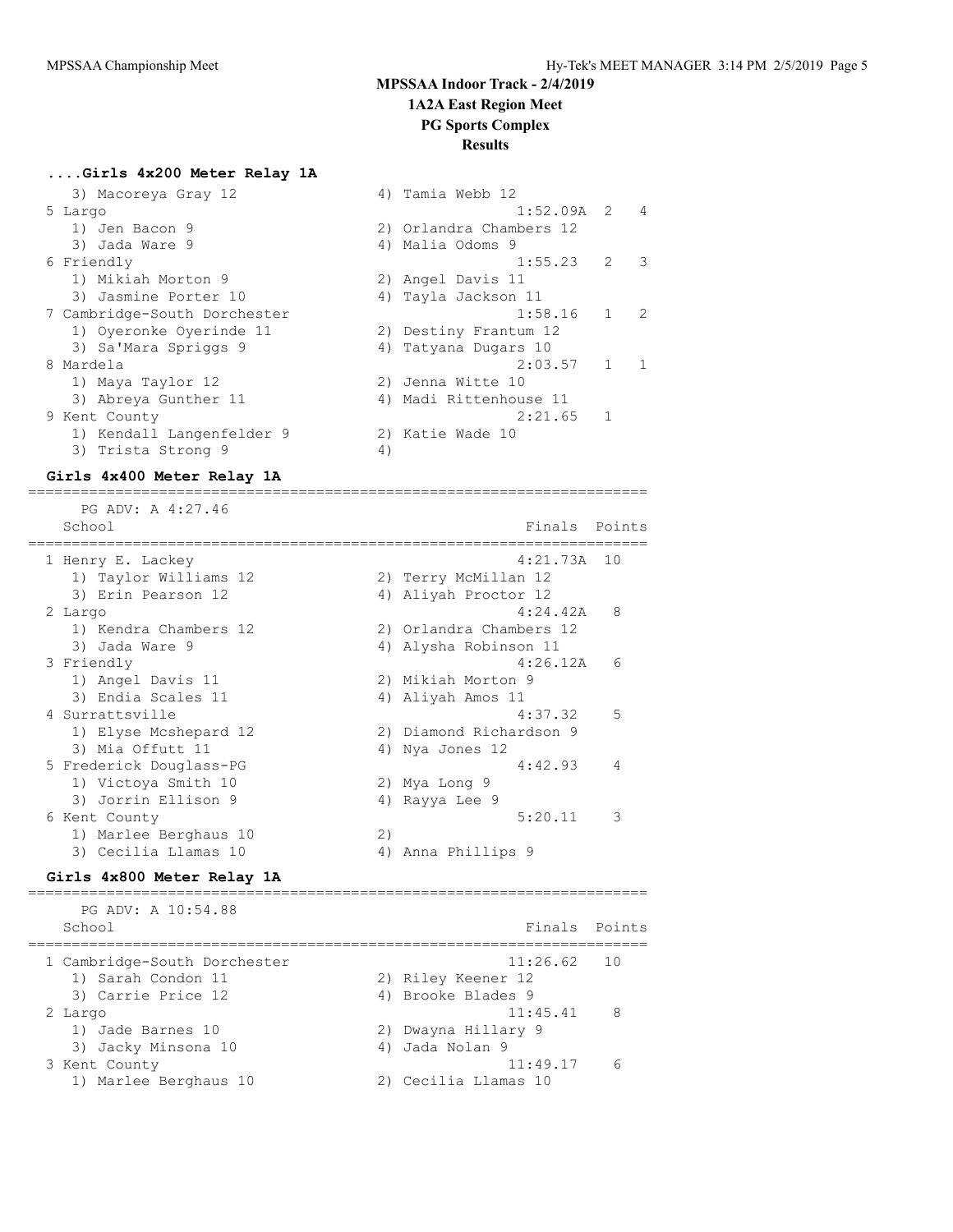# **MPSSAA Indoor Track - 2/4/2019 1A2A East Region Meet**

# **PG Sports Complex**

# **Results**

# **....Girls 4x800 Meter Relay 1A**

| 3) Keira McColigan 9    | 4) Anna Phillips 9   |                      |
|-------------------------|----------------------|----------------------|
| 4 Frederick Douglass-PG | $12:24.68$ 5         |                      |
| 1) Serenity Carver 11   | 2) Mya Long 9        |                      |
| 3) Jorrin Ellison 9     | 4) Khandi Walker 9   |                      |
| 5 Mardela               | $13:55.41$ 4         |                      |
| 1) Kirsten Lovelace 11  | 2) Maddie Raygor 9   |                      |
| 3) Emily Dennis 9       | 4) Brooklin Davis 9  |                      |
| -- Friendly             | DO.                  | exchange before zone |
| 1) Diamond Green 11     | 2) Aliyah Amos 11    |                      |
| 3) Nuria Crudup 9       | 4) Jasmine Porter 10 |                      |
|                         |                      |                      |

### **Girls High Jump 1A**

======================================================================= PG ADV: A 4-08

| Name<br>_____________________________________ |                                        |                                                   |  | Year School                                               | Finals          | Points       |
|-----------------------------------------------|----------------------------------------|---------------------------------------------------|--|-----------------------------------------------------------|-----------------|--------------|
|                                               |                                        | $4-04$ $4-06$ $4-08$ $4-10$ $5-00$ $5-02$         |  | ======================<br>1 Autumn Winston 11 Douglass-PG | 5-00.00A 10     |              |
| 2 Sanaya Ross                                 |                                        | P P O XO O XXX                                    |  | 11 Largo                                                  | 5-00.00A        | 8            |
|                                               |                                        | $4-04$ $4-06$ $4-08$ $4-10$ $5-00$ $5-02$         |  |                                                           |                 |              |
| 3 Andreya Ennis                               |                                        | 0 0 XXO 0 XO XXX                                  |  | 12 Douglass-PG                                            | $4-08$ . $00$ A | 6            |
|                                               |                                        | $4-04$ $4-06$ $4-08$ $4-10$                       |  |                                                           |                 |              |
|                                               |                                        | P P O XXX                                         |  |                                                           |                 |              |
| 4 Endia Scales                                |                                        |                                                   |  | 11 Friendly                                               | $4 - 08.00A$    | 5            |
|                                               |                                        | $4 - 04$ $4 - 06$ $4 - 08$ $4 - 10$<br>Q Q XQ XXX |  |                                                           |                 |              |
| 5 Zhane Payton                                |                                        |                                                   |  | 12 Largo                                                  | $4 - 08.00A$    | 4            |
|                                               |                                        | $4-04$ $4-06$ $4-08$ $4-10$                       |  |                                                           |                 |              |
| 6 Madison Furman                              |                                        | XXO O XO XXX                                      |  | 11 Henry E. Lackey                                        | $4 - 06.00$     | 2.50         |
|                                               | $4 - 04$ $4 - 06$ $4 - 08$             |                                                   |  |                                                           |                 |              |
|                                               | O O XXX                                |                                                   |  |                                                           |                 |              |
| 6 Rayya Lee                                   | $4 - 04$ $4 - 06$ $4 - 08$             |                                                   |  | 9 Douglass-PG                                             | $4 - 06.00$     | 2.50         |
|                                               | $O$ $O$ XXX                            |                                                   |  |                                                           |                 |              |
| 8 Motunrayo Sofola                            |                                        |                                                   |  | 10 Friendly                                               | $4 - 06.00$     | $\mathbf{1}$ |
|                                               | $4 - 04$ $4 - 06$ $4 - 08$<br>O XO XXX |                                                   |  |                                                           |                 |              |
| 9 Oyeronke Oyerinde                           |                                        |                                                   |  | 11 Cambridge-SD                                           | $4 - 06.00$     |              |
|                                               | $4 - 04$ $4 - 06$ $4 - 08$             |                                                   |  |                                                           |                 |              |
|                                               | XO XXO XXX                             |                                                   |  |                                                           |                 |              |
| 10 Joel Deloatch                              | $4 - 04$ $4 - 06$                      |                                                   |  | 12 M. J. McDonough                                        | $4 - 04.00$     |              |
|                                               | O XXX                                  |                                                   |  |                                                           |                 |              |
| 10 Dashaye Graham                             |                                        |                                                   |  | 11 Henry E. Lackey                                        | $4 - 04.00$     |              |
| $4 - 04$ $4 - 06$                             | O XXX                                  |                                                   |  |                                                           |                 |              |
| 12 Caryn Butler                               |                                        |                                                   |  | 9 Surrattsville                                           | $4 - 04.00$     |              |
| $4 - 04$ $4 - 06$                             |                                        |                                                   |  |                                                           |                 |              |
|                                               | XO XXX                                 |                                                   |  |                                                           |                 |              |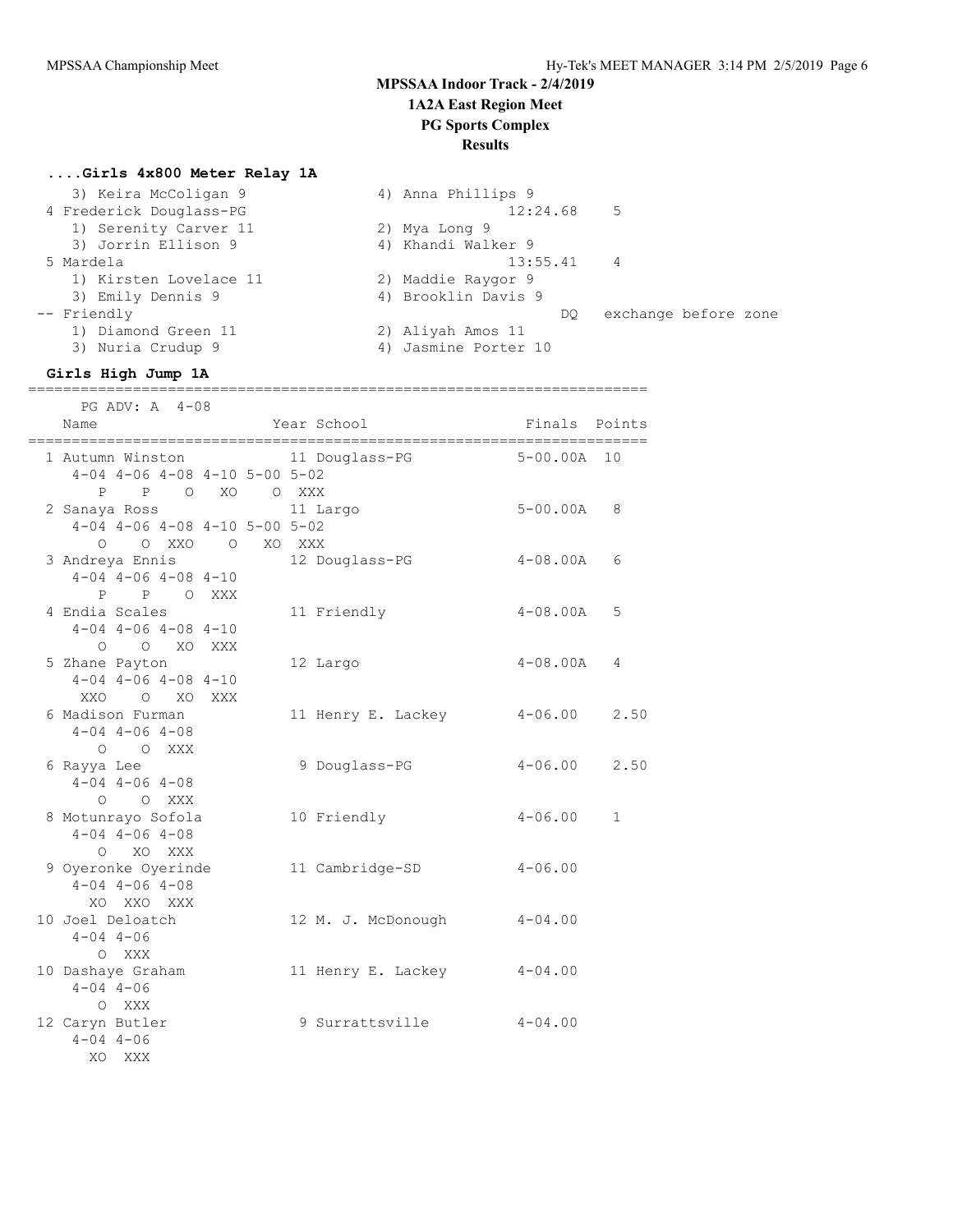# **MPSSAA Indoor Track - 2/4/2019**

**1A2A East Region Meet**

**PG Sports Complex**

**Results**

## **....Girls High Jump 1A**

| -- Jordan West    | 11 Friendly  | NΗ |
|-------------------|--------------|----|
| $4 - 04$          |              |    |
| XXX               |              |    |
| -- Gracie Simpson | 11 Crisfield | NΗ |
| $4 - 04$          |              |    |
| XXX               |              |    |

### **Girls Pole Vault 1A**

|                                              | $PG$ ADV: A $7-00$ |  |                 |                 |  |
|----------------------------------------------|--------------------|--|-----------------|-----------------|--|
| Name                                         |                    |  | Year School     | Finals Points   |  |
| 1 Erin Lambertson                            |                    |  | 10 Snow Hill    | $7 - 06.00A$ 10 |  |
| $6 - 00$ $6 - 06$ $7 - 00$ $7 - 06$ $8 - 00$ |                    |  |                 |                 |  |
|                                              | O O XO XXX         |  |                 |                 |  |
| 2 Destiny Frantum                            |                    |  | 12 Cambridge-SD | $7-06.00A$ 8    |  |
| $6 - 00$ $6 - 06$ $7 - 00$ $7 - 06$ $8 - 00$ |                    |  |                 |                 |  |
| XO                                           | OXOXOXXX           |  |                 |                 |  |

|                | $\sim$ |                     | $\sqrt{2}$ |                 |          |    |
|----------------|--------|---------------------|------------|-----------------|----------|----|
| 3 Sarah Condon |        |                     |            | 11 Cambridge-SD | 7-00.00A | -6 |
|                |        | 6-00 6-06 7-00 7-06 |            |                 |          |    |
|                |        | O PXOXXX            |            |                 |          |    |
| -- Layla Grimm |        |                     |            | 11 Snow Hill    | NΗ       |    |

### **Girls Shot Put 1A**

 6-00 XXX

| PG ADV: A 29-10                                                          |                                                       |               |                |
|--------------------------------------------------------------------------|-------------------------------------------------------|---------------|----------------|
| Name                                                                     | Year School Year                                      | Finals Points |                |
| 1 Shardae Williams 12 Largo                                              |                                                       | 36-00.00A 10  |                |
| 35-07.50 35-11 FOUL 36-00 FOUL FOUL                                      |                                                       |               |                |
| 2 Malia Watkins 12 Douglass-PG 32-03.50A 8                               |                                                       |               |                |
|                                                                          | 32-03.50 31-05 31-04.75 26-10.75 25-11.25 29-07.75    |               |                |
| 3 Savanna Drummer 10 Surrattsville 31-05.75A                             |                                                       |               | 6              |
|                                                                          | 29-11.50 29-11 28-03.50 26-11.50 31-05.75 30-00.75    |               |                |
|                                                                          |                                                       |               |                |
|                                                                          | FOUL 31-05.25 30-05 29-04.25 30-10 30-04.50           |               |                |
| 5 Mya Johnson                       11 Henry E. Lackey         30-11.75A |                                                       |               | $\overline{4}$ |
|                                                                          | FOUL 30-01.50 28-05.75 30-11.75 28-04.75 FOUL         |               |                |
| 6 Ny'Asia Collier 11 Washington 29-04.25                                 |                                                       |               | 3              |
|                                                                          | 25-02 27-08.50 27-05.50 26-06.50 29-04.25 27-04.50    |               |                |
| 7 Demari Kline 11 Douglass-PG 28-03.25                                   |                                                       |               | 2              |
|                                                                          | 27-03.25 28-03.25 27-09 25-01.25 27-05.75 26-11.75    |               |                |
| 8 Kayla Flemming 10 Douglass-PG 26-08.25 1                               |                                                       |               |                |
|                                                                          | 22-07 25-08 25-08.50 26-08.25 25-00 23-03             |               |                |
| 9 Rose Dize 10 Washington 24-06.75                                       |                                                       |               |                |
|                                                                          | 22-11.50 23-09.25 22-04.75 22-09.75 24-06.75 23-06.25 |               |                |
| 10 Jackie Villafuerte 12 Crisfield 10 3-07.75                            |                                                       |               |                |
| 22-05 23-07.75 22-08.25                                                  |                                                       |               |                |
| 11 Dontaziea Holliday (9 Cambridge-SD 23-02.00                           |                                                       |               |                |
| 22-11 23-02 FOUL                                                         |                                                       |               |                |
| 12 Molola Adewole 11 C.M.I.T. Academy 21-09.75                           |                                                       |               |                |
| 20-09 20-07.25 21-09.75                                                  |                                                       |               |                |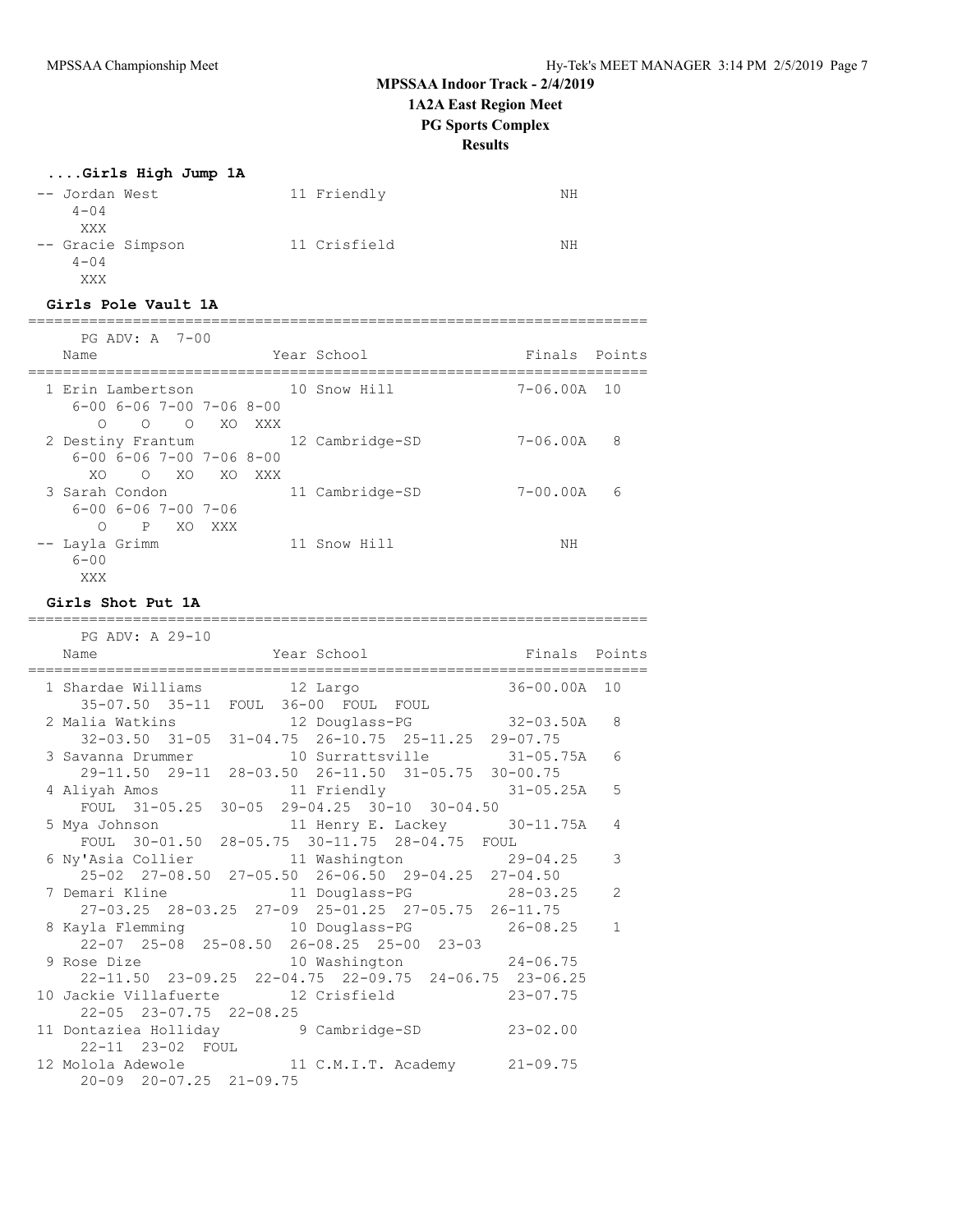# **MPSSAA Indoor Track - 2/4/2019**

**1A2A East Region Meet**

### **PG Sports Complex**

**Results**

| Girls Shot Put 1A |  |  |
|-------------------|--|--|
|                   |  |  |

| 13 Michee Brika              | 9 Largo                                    | $21 - 05.75$ |
|------------------------------|--------------------------------------------|--------------|
| 18-04 21-05.75 20-09.75      |                                            |              |
|                              | 14 Diana Avalos-Romero 11 Internat'l Hs-Lp | $21 - 03.00$ |
| 21-03 19-06 19-11            |                                            |              |
|                              | 15 Grace Heimer 12 Snow Hill               | $20 - 02.25$ |
| 20-02.25 18-07.50 19-09      |                                            |              |
| 16 Zamaryah Marshall 9 Largo |                                            | $20 - 01.00$ |
| 17-05.50 20-01 20-00.25      |                                            |              |
|                              | 17 Treasure Carson 5 9 Surrattsville       | $19 - 01.25$ |
| FOUL 19-01.25 FOUL           |                                            |              |
|                              |                                            | $17 - 01.75$ |
| 16-10.50 16-10.50 17-01.75   |                                            |              |
| 19 Alannah Raygor 11 Mardela |                                            | $16 - 11.25$ |
| 16-11.25 14-09.50 16-07.25   |                                            |              |
|                              | 20 Savannah Kimble 10 Cambridge-SD         | $16 - 10.00$ |
| $16-04.25$ $16-10$ $16-01$   |                                            |              |
| 21 Dylan Clegg               | 9 Friendly                                 | $16 - 05.50$ |
| 15-05 15-09.50 16-05.50      |                                            |              |
|                              | 22 Jordyn Cox-Pemberton 10 Kent County     | $14 - 01.25$ |
| 14-01.25 13-06.75 13-03.75   |                                            |              |

#### **Boys 55 Meter Dash 1A**

### **16 Advance: Top 1 Each Heat plus Next 5 Best Times**

=================================================================== PG ADV: A 6.98 Name Year School Prelims H# =================================================================== Preliminaries 1 Michael Jones, Jr 12 Surrattsville A 6.67Q 1 6.665 2 Mark Mason 12 Douglass-PG A 6.67Q 3 6.669 3 Jackson Jones 11 Douglass-PG A 6.69Q 2 4 Linn Jordan 12 Henry E. Lackey A 6.71q 1 5 Charles Townsend II 10 Snow Hill 11 A 6.73q 2 6.727 5 Stephen Akinjide 12 Largo A 6.73q 3 6.727 7 Jacob Shelton 11 Mardela A 6.75q 1 8 Gavin Fontaine 10 Washington A 6.83q 1 9 Julian Meza-Shockley 11 Snow Hill A 6.87q 3 10 Jaden Shelton 9 Mardela A 6.91q 2 6.901 11 David Black 12 C.M.I.T. Academy A 6.91q 3 6.909 12 Timothy Houser 12 Largo A 6.92q 2 13 Kalen Gardner 9 Douglass-PG A 6.94q 3 14 Braylon Jackson 9 Surrattsville A 6.97q 1 15 Kordell Diggs 11 Surrattsville 7.05q 3 16 Malik Griffin 12 Largo 7.07q 3 17 Dangelo Strand 12 Friendly 7.14 2 7.131 18 Daniel Raymond 11 Friendly 7.14 1 7.135 19 Thomas Goldsborough 10 Kent County 7.18 2 20 Jaden Jones 9 Cambridge-SD 7.32 1 21 Darius Dale 10 Snow Hill 7.46 2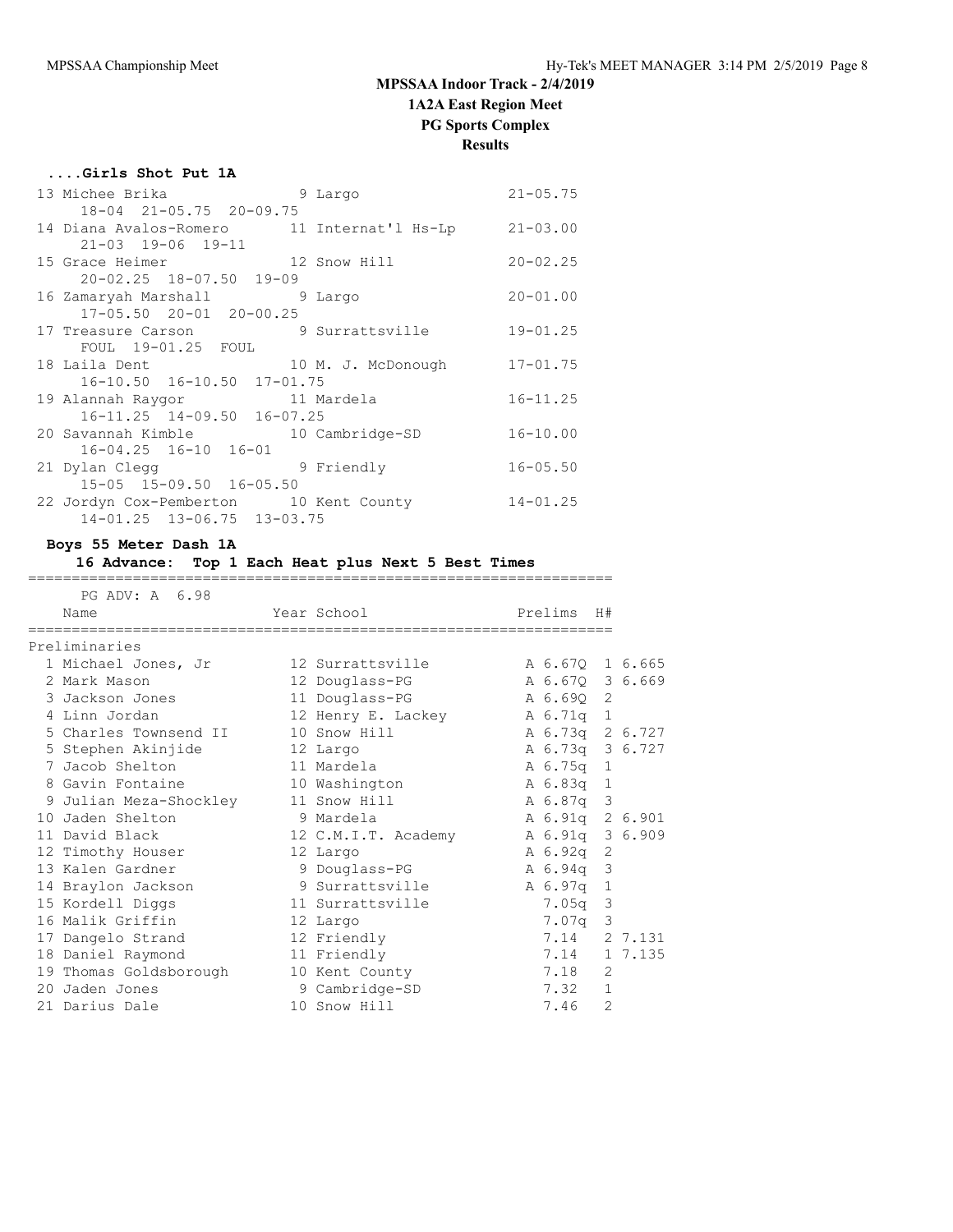**Results**

#### **Boys 55 Meter Dash 1A**

========================================================================== PG ADV: A 6.98 Name The Year School The Finals H# Points ========================================================================== Finals 1 Mark Mason 12 Douglass-PG 6.60A 2 10 2 Charles Townsend II 10 Snow Hill 6.64A 2 7 6.634 2 Stephen Akinjide 12 Largo 6.64A 2 7 6.634 4 Jackson Jones 11 Douglass-PG 6.65A 2 5 5 Jacob Shelton 11 Mardela 6.78A 2 4 6 Linn Jordan 12 Henry E. Lackey 6.79A 2 3 7 Julian Meza-Shockley 11 Snow Hill 6.85A 1 2 8 Gavin Fontaine 10 Washington 6.88A 2 1 9 Timothy Houser 12 Largo 6.90A 1 10 Kalen Gardner 9 Douglass-PG 6.95A 1 11 Jaden Shelton 9 Mardela 6.98A 1 12 Braylon Jackson 9 Surrattsville 7.01 1 13 David Black 12 C.M.I.T. Academy 7.03 1 14 Michael Jones, Jr 12 Surrattsville 12.48 2 **Boys 300 Meter Dash 1A** ========================================================================== PG ADV: A 38.02 Name The Year School Finals H# Points ========================================================================== 1 Linn Jordan 12 Henry E. Lackey 35.99A 4 10 2 Justin McIntyre 12 Henry E. Lackey 36.35A 4 8 3 Jalen Jackson 11 Largo 36.53A 3 6 4 Jackson Jones 11 Douglass-PG 37.16A 2 5 5 Jayden Evans 12 Largo 37.20A 4 4 6 Gavin Fontaine 10 Washington 37.33A 3 3 7 Julian Meza-Shockley 11 Snow Hill 37.89A 3 2 8 Timothy Houser 12 Largo 38.01A 4 1 9 Keith Flanigan 10 Friendly 38.02A 4 10 Michael Jones, Jr 12 Surrattsville 38.17 2 11 Andre Slade 11 M. J. McDonough 38.19 3 12 Daniel Raymond 11 Friendly 38.30 2 13 Dangelo Strand 12 Friendly 38.51 3 14 Bisanga Ngoie 9 Henry E. Lackey 39.27 2 15 Charles Townsend II 10 Snow Hill 39.38 2 16 Dion Meeks 9 C.M.I.T. Academy 40.00 1 17 Christian Phillips 10 Kent County 40.58 1 18 Walter Fuentez 12 M. J. McDonough 40.60 1 19 Darrin Huff 11 M. J. McDonough 40.76 1 20 Kordell Diggs 11 Surrattsville 41.06 2 21 Riley Horner 12 Washington 42.63 1 -- Miles Gray 11 Douglass-PG FS 4 -- Samir Smith 10 Surrattsville DQ 3 finished wrong lane

#### **Boys 500 Meter Run 1A**

 PG ADV: A 1:11.68 Name The Year School Team Points H# Points ========================================================================== 1 Justin McIntyre 12 Henry E. Lackey 1:07.27A 4 10

==========================================================================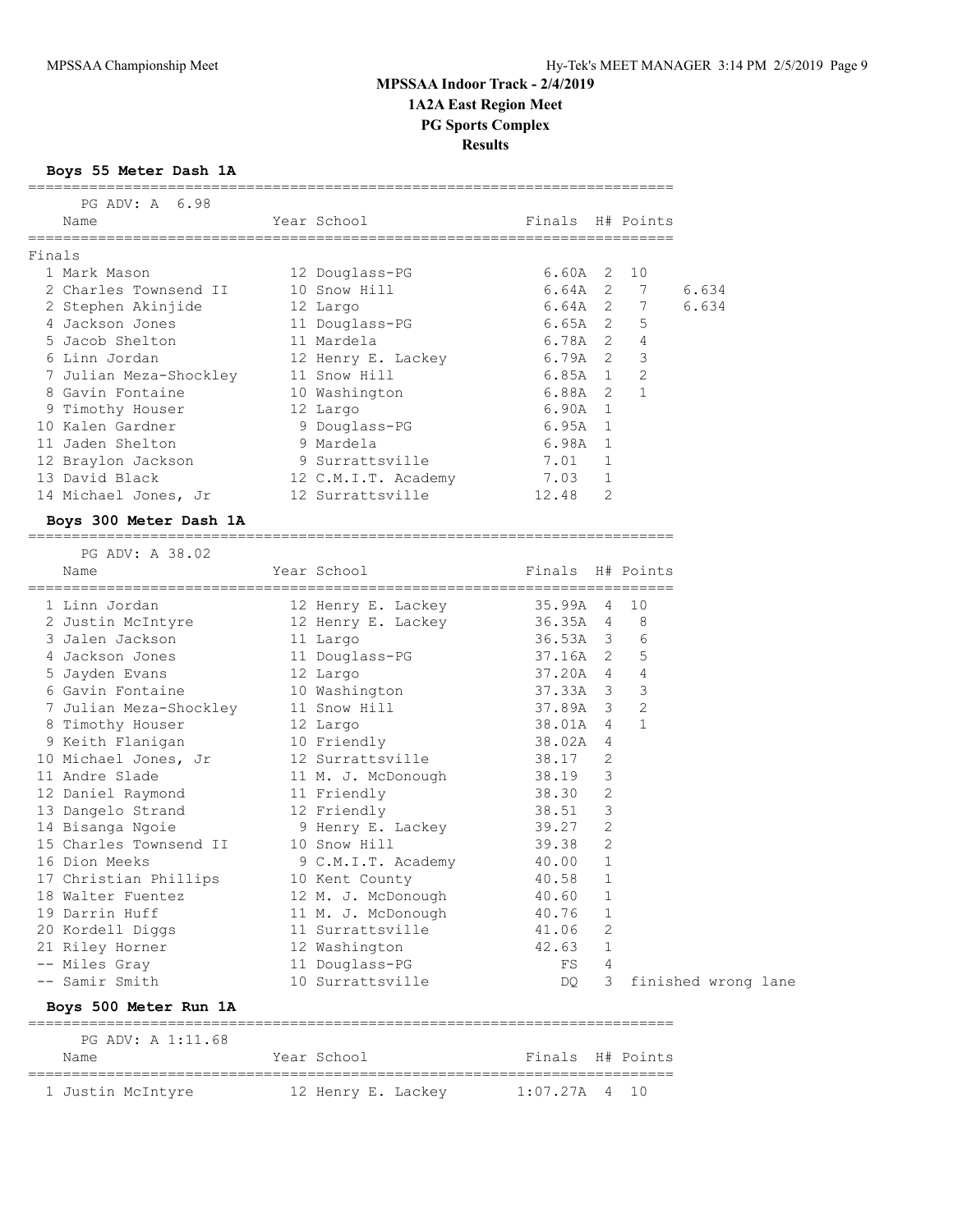## **....Boys 500 Meter Run 1A**

| 2 Miles Gray               | 11 Douglass-PG      | 1:07.28A | 4              | 8              |
|----------------------------|---------------------|----------|----------------|----------------|
| 3 Julian Meza-Shockley     | 11 Snow Hill        | 1:09.00A | 4              | 6              |
| 12 Largo<br>4 Jayden Evans |                     | 1:09.44A | 4              | 5              |
| 5 Anthony Hill             | 11 Largo            | 1:11.82  | 4              | 4              |
| 6 Keith Flanigan           | 10 Friendly         | 1:13.05  | 3              | 3              |
| 7 Bryce Ayers              | 11 Douglass-PG      | 1:13.53  | 4              | $\overline{2}$ |
| 8 Chris Durham             | 12 Friendly         | 1:16.41  | 3              | $\mathbf{1}$   |
| 9 Diontraye Bratten        | 9 Snow Hill         | 1:16.88  | 3              |                |
| 10 Darrin Huff             | 11 M. J. McDonough  | 1:17.21  | 3              |                |
| 11 Kyren Harrison          | 10 Friendly         | 1:17.27  | 3              |                |
| 12 Dominic Pannell         | 11 Largo            | 1:18.15  | $\overline{2}$ |                |
| 13 Evan Payne              | 9 Cambridge-SD      | 1:20.14  | $\mathbf{1}$   |                |
| 14 Aron Tsigehet           | 10 Washington       | 1:20.18  | $\overline{2}$ |                |
| 15 Mahki Watkins           | 10 Douglass-PG      | 1:20.42  | $\mathbf 1$    |                |
| 16 Jordan Bocage           | 11 C.M.I.T. Academy | 1:20.61  | $\overline{2}$ |                |
| 17 Jason Walker            | 10 Cambridge-SD     | 1:21.02  | $\overline{2}$ |                |
| 18 Thaddeus Jacob          | 11 Kent County      | 1:21.43  | $\mathbf{1}$   |                |
| 19 Olalekan Wahab          | 10 C.M.I.T. Academy | 1:21.91  | 1              |                |
| 20 Aidan Bible             | 9 M. J. McDonough   | 1:22.45  | 1              |                |
| 21 Dylan Connor            | 10 Kent County      | 1:23.23  | 1              |                |
| 22 Malik McDaniel          | 9 M. J. McDonough   | 1:26.57  | $\overline{2}$ |                |

## **Boys 800 Meter Run 1A**

# ==========================================================================

|   | PG ADV: A 2:10.14<br>Name | Year School                           | Finals H# Points |                |                |
|---|---------------------------|---------------------------------------|------------------|----------------|----------------|
|   |                           | ===================================== |                  |                |                |
|   | 1 Montez Berry            | 12 Henry E. Lackey                    | 2:05.14A         | 2              | 10             |
|   | 2 Bryce Ayers             | 11 Douglass-PG                        | 2:07.08A         | 2              | 8              |
|   | 3 Keegan Gould            | 12 Snow Hill                          | 2:09.77A         | 2              | 6              |
|   | 4 Connor McCroy           | 12 Cambridge-SD                       | 2:10.22          | 2              | 5              |
|   | 5 Angel Ramirez           | 11 Friendly                           | 2:10.75          | $\overline{2}$ | 4              |
|   | 6 Zion Wamley             | 12 Snow Hill                          | 2:11.65          | $\overline{2}$ | 3              |
|   | 7 Daquan Wilson           | 11 Surrattsville                      | 2:13.98          | $\overline{2}$ | $\overline{2}$ |
| 8 | Ibrahim Kamara            | 11 Largo                              | 2:16.16          | $\mathcal{L}$  | $\mathbf{1}$   |
|   | 9 Isaiah Rice             | 12 Douglass-PG                        | 2:16.58          | $\overline{2}$ |                |
|   | 10 Luchas Wright III      | 11 C.M.I.T. Academy                   | 2:17.42          | $\mathbf 1$    |                |
|   | 11 Anthony Dixon          | 10 Surrattsville                      | 2:17.51          | $\mathbf{1}$   |                |
|   | 12 Zion Barnett-Gay       | 9 C.M.I.T. Academy                    | 2:21.40          | 1              |                |
|   | 13 Keith Flanigan         | 10 Friendly                           | 2:22.32          | $\overline{2}$ |                |
|   | 14 Justin Punches         | 12 Washington                         | 2:24.92          | $\overline{2}$ |                |
|   | 15 Ahmed Mohamed          | 10 Largo                              | 2:26.61          | $\mathbf 1$    |                |
|   | 16 Camdin Edge            | 12 M. J. McDonough                    | 2:29.59          | $\mathbf 1$    |                |
|   | 17 Drew Deeds             | 10 M. J. McDonough                    | 2:29.82          | $\mathbf{1}$   |                |
|   | 18 Christopher Wilson     | 11 Surrattsville                      | 2:30.42          | $\overline{2}$ |                |
|   | 19 Anthony Salazar        | 9 C.M.I.T. Academy                    | 2:32.91          | $\mathbf{1}$   |                |
|   | 20 Bryce Jones            | 11 Cambridge-SD                       | 2:35.18          | $\mathbf{1}$   |                |
|   | 21 Brandon Myers          | 10 Kent County                        | 2:37.23          | $\mathbf{1}$   |                |
|   | 22 Daniel Mitzel          | 12 Kent County                        | 2:48.85          | 1              |                |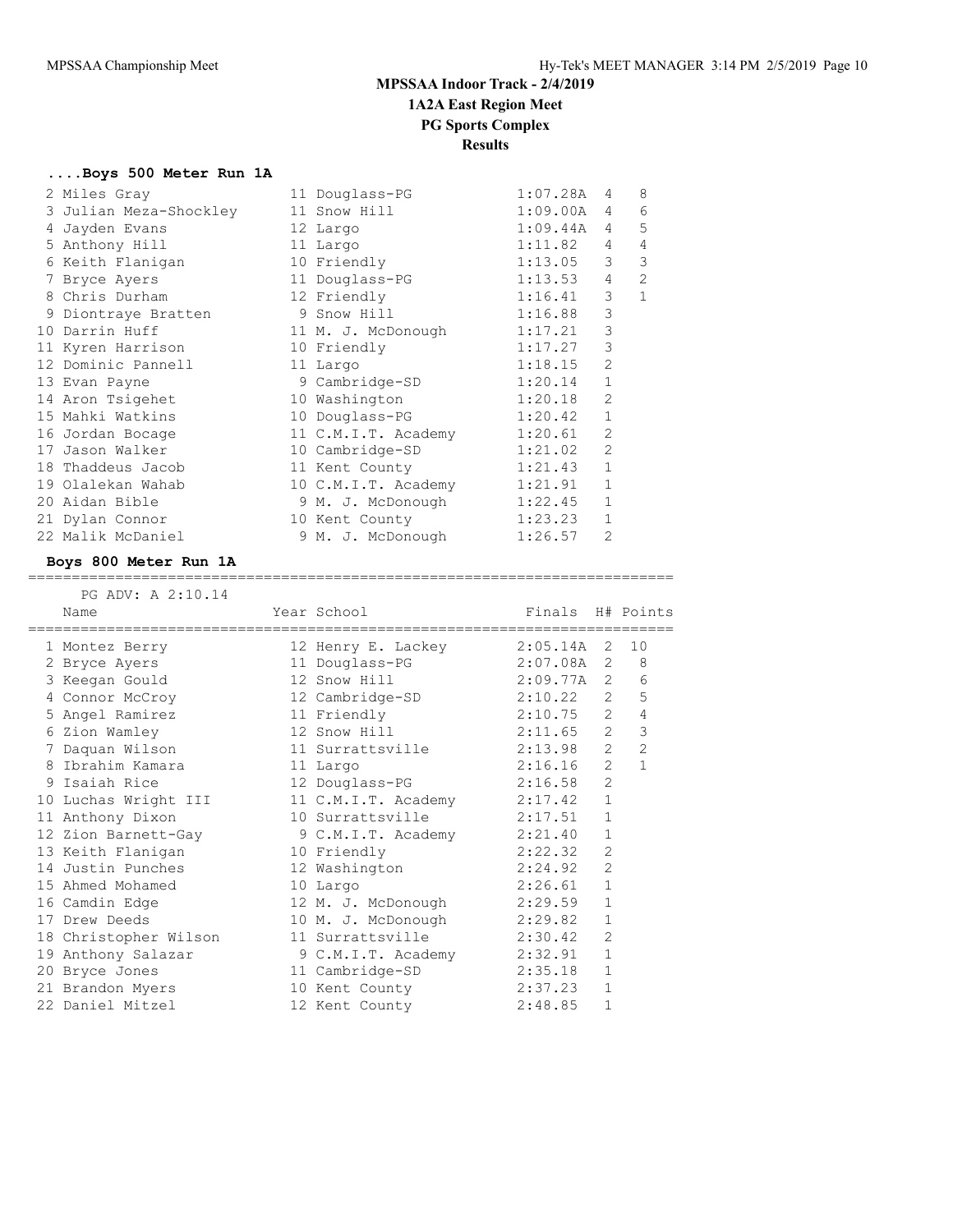## **Boys 1600 Meter Run 1A**

| PG ADV: A 4:55.86<br>Name  | Year School                                                                                                             | Finals        |                       | H# Points      |
|----------------------------|-------------------------------------------------------------------------------------------------------------------------|---------------|-----------------------|----------------|
| 1 Keegan Gould             | 12 Snow Hill                                                                                                            | 4:46.15A      | 2                     | 10             |
| 2 Connor McCroy            | 12 Cambridge-SD                                                                                                         | 4:49.13A      | 2                     | 8              |
| 3 Yonatan Weldeberuk       | 12 Internat'l Hs-Lp                                                                                                     | 4:51.47A      | 2                     | 6              |
| 4 Angel Ramirez            | 11 Friendly                                                                                                             | 4:54.10A      | $\overline{2}$        | 5              |
| 5 Justin Punches           | 12 Washington                                                                                                           | 5:10.41       | $\overline{2}$        | $\overline{4}$ |
| 6 Bryce Ayers              | 11 Douglass-PG                                                                                                          | 5:10.87       | $\overline{2}$        | 3              |
| 7 Daquan Wilson            | 11 Surrattsville                                                                                                        | 5:15.14       | $\mathbf{2}^{\prime}$ | 2              |
| 8 Ethan Atkins             | 12 Crisfield                                                                                                            | 5:17.14       | $\mathbf{2}^{\prime}$ | $\mathbf{1}$   |
| 9 Jonathan Alvarado        | 10 Internat'l Hs-Lp                                                                                                     | 5:20.31       | 2                     |                |
| 10 Luchas Wright III       | 11 C.M.I.T. Academy                                                                                                     | 5:24.61       | 1                     |                |
| 11 William Wise            | 12 Snow Hill                                                                                                            | 5:28.47       | $\mathbf{1}$          |                |
| 12 Raymond Bolton          | 12 Henry E. Lackey                                                                                                      | 5:30.16       | 2                     |                |
| 13 Ahmed Mohamed           | 10 Largo                                                                                                                | 5:30.30       | $\overline{2}$        |                |
| 14 Anthony Dixon           | 10 Surrattsville                                                                                                        | 5:30.39       | 2                     |                |
| 15 Skyler Hadel            | 10 Snow Hill                                                                                                            | 5:31.12       | 1                     |                |
| 16 Bryce Jones             | 11 Cambridge-SD                                                                                                         | 5:42.69       | $\mathbf{1}$          |                |
| 17 Christopher Wilson      | 11 Surrattsville                                                                                                        | 5:43.42       | 1                     |                |
| 18 Chris Breedon           | 10 Largo                                                                                                                | 5:43.97       | 1                     |                |
| 19 Camdin Edge             | 12 M. J. McDonough                                                                                                      | 5:50.91       | 1                     |                |
| 20 Blake Thompson          | 10 Douglass-PG                                                                                                          | 5:58.18       | $\mathbf{1}$          |                |
| 21 Drew Deeds              | 10 M. J. McDonough                                                                                                      | 6:00.40       | $\mathbf{1}$          |                |
| 22 Gabe Carter             | 9 Mardela                                                                                                               | 6:07.88       | $\mathbf{1}$          |                |
| Boys 3200 Meter Run 1A     |                                                                                                                         |               |                       |                |
| PG ADV: A 10:55.69         |                                                                                                                         |               |                       |                |
| Name<br>;================= | Year School                                                                                                             | Finals Points |                       |                |
| 1 Keegan Gould             | 12 Snow Hill                                                                                                            | 10:55.59A     | 10                    |                |
| 2 Yonatan Weldeberuk       | 12 Internat'l Hs-Lp                                                                                                     | 10:57.18      | 8                     |                |
| 3 Connor McCroy            | 12 Cambridge-SD                                                                                                         | 11:13.04      | 6                     |                |
| 4 John Condon              | 9 Cambridge-SD                                                                                                          | 11:41.87      | 5                     |                |
| 5 Daniel Mitzel            | 12 Kent County                                                                                                          | 12:02.80      | 4                     |                |
| 6 Jonathan Alvarado        | 10 Internat'l Hs-Lp                                                                                                     | 12:20.91      | 3                     |                |
| 7 yoni vasquez             | 11 Internat'l Hs-Lp                                                                                                     | 12:30.84      | 2                     |                |
| 8 Raymond Bolton           | 12 Henry E. Lackey                                                                                                      | 12:33.42      | $\mathbf{1}$          |                |
| 9 Skyler Hadel             | 10 Snow Hill                                                                                                            | 12:43.46      |                       |                |
| 10 Tristan Rubadue         | 11 Cambridge-SD                                                                                                         | 12:52.75      |                       |                |
| 11 William Green           | 9 Snow Hill                                                                                                             | 13:29.63      |                       |                |
| 12 David Punches           | 9 Washington                                                                                                            | 14:37.68      |                       |                |
| 13 Rylie Green             | 10 Mardela                                                                                                              | 15:21.14      |                       |                |
| 14 Michael Jenkins         | 10 Crisfield                                                                                                            | 16:39.91      |                       |                |
| Boys 55 Meter Hurdles 1A   | $\mathbf{r}$ , and $\mathbf{r}$ , and $\mathbf{r}$ , and $\mathbf{r}$ , and $\mathbf{r}$<br>$\sim$ $\sim$ $\sim$<br>. . |               |                       |                |

==========================================================================

**8 Advance: Top 1 Each Heat plus Next 6 Best Times** ======================================

| PG ADV: A 8.86 |              |            |  |
|----------------|--------------|------------|--|
| Name           | Year School  | Prelims H# |  |
|                |              |            |  |
| Preliminaries  |              |            |  |
| 1 Kyle Noll    | 11 Crisfield | A 7.930 2  |  |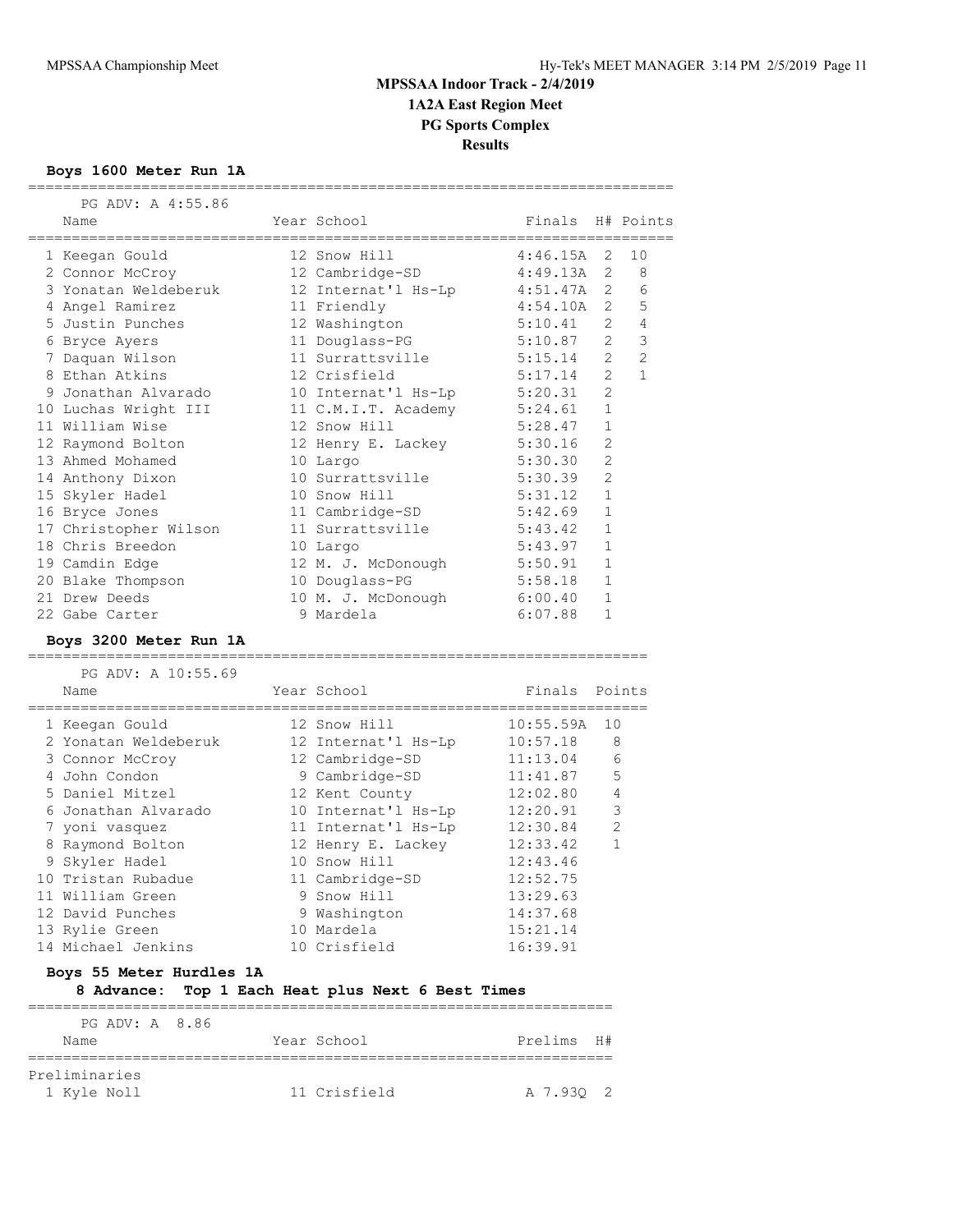### **....Boys 55 Meter Hurdles 1A**

| 2 Luke Condon        | 11 Snow Hill       | 9.680 1    |    |
|----------------------|--------------------|------------|----|
| 3 Ryan Jones         | 12 Largo           | A 8.68q 2  |    |
| 4 Mayowa Taiwo       | 11 Kent County     | 9.13q $2$  |    |
| 5 Kyle Hubbard       | 11 Mardela         | $9.83q$ 1  |    |
| 6 Walter Fuentez     | 12 M. J. McDonough | $9.91q$ 2  |    |
| 7 Dylan Connor       | 10 Kent County     | $10.11q$ 2 |    |
| 8 William Wise       | 12 Snow Hill       | $10.53q$ 2 |    |
| 9 Shamar Young       | 12 Cambridge-SD    | 10.62      |    |
| 10 Adam Sterling     | 9 Snow Hill        | 11.17      | -2 |
| 11 TaMarion Williams | 9 Cambridge-SD     | 11.42      |    |

### **Boys 55 Meter Hurdles 1A**

#### =======================================================================

| PG ADV: A 8.86   |                    |               |               |
|------------------|--------------------|---------------|---------------|
| Name             | Year School        | Finals Points |               |
|                  |                    |               |               |
| Finals           |                    |               |               |
| 1 Kyle Noll      | 11 Crisfield       | 8.01A         | 10            |
| 2 Ryan Jones     | 12 Largo           | 8.75A         | 8             |
| 3 Mayowa Taiwo   | 11 Kent County     | 9.19          | 6             |
| 4 Kyle Hubbard   | 11 Mardela         | 9.24          | 5             |
| 5 Walter Fuentez | 12 M. J. McDonough | 9.37          | 4             |
| 6 Luke Condon    | 11 Snow Hill       | 9.81          | 3             |
| 7 Dylan Connor   | 10 Kent County     | 10.14         | $\mathcal{P}$ |
| 8 William Wise   | 12 Snow Hill       | 10.72         |               |

## **Boys 4x200 Meter Relay 1A**

========================================================================== PG ADV: A 1:39.54

| School                    |    | Finals                     |                | H# Points      |
|---------------------------|----|----------------------------|----------------|----------------|
| 1 Largo                   |    | $1:35.10A$ 2 10            |                |                |
| 1) Stephen Akinjide 12    |    | 2) Jayden Evans 12         |                |                |
| 3) Timothy Houser 12      | 4) | Jalen Jackson 11           |                |                |
| 2 Henry E. Lackey         |    | $1:35.36A$ 2               |                | 8              |
| 1) Linn Jordan 12         |    | 2) James Jones 11          |                |                |
| 3) Justin McIntyre 12     | 4) | Jarron Plater 11           |                |                |
| 3 Snow Hill               |    | $1:39.32A$ 2               |                | 6              |
| 1) Darius Dale 10         |    | 2) Julian Meza-Shockley 11 |                |                |
| 3) Charles Townsend II 10 |    | 4) Zion Wamley 12          |                |                |
| 4 Surrattsville           |    | 1:39.82 2                  |                | 5              |
| 1) Braylon Jackson 9      |    | 2) Samir Smith 10          |                |                |
| 3) Kordell Diggs 11       |    | 4) Emmanuel Riley 12       |                |                |
| 5 Maurice J. McDonough    |    | 1:40.10                    | 1              | $\overline{4}$ |
| 1) Jakim Barnett 11       |    | 2) Walter Fuentez 12       |                |                |
| 3) Darrin Huff 11         |    | 4) Andre Slade 11          |                |                |
| 6 C.M.I.T. Academy        |    | 1:41.46                    | $\mathbf{1}$   | 3              |
| 1) David Black 12         |    | 2) Darrius Jackson 10      |                |                |
| 3) Odinichi Otuya 11      | 4) | Jordan Rose 12             |                |                |
| 7 Mardela                 |    | 1:43.39                    | 1              | $\mathcal{L}$  |
| 1) Jaden Shelton 9        |    | 2) Kyle Hubbard 11         |                |                |
| 3) Khaden Bateman 11      | 4) | Jacob Shelton 11           |                |                |
| 8 Friendly                |    | 1:44.39                    | $\overline{2}$ | 1              |
| 1) Kevin Kennedy 12       |    | 2) Ekon Andoh 11           |                |                |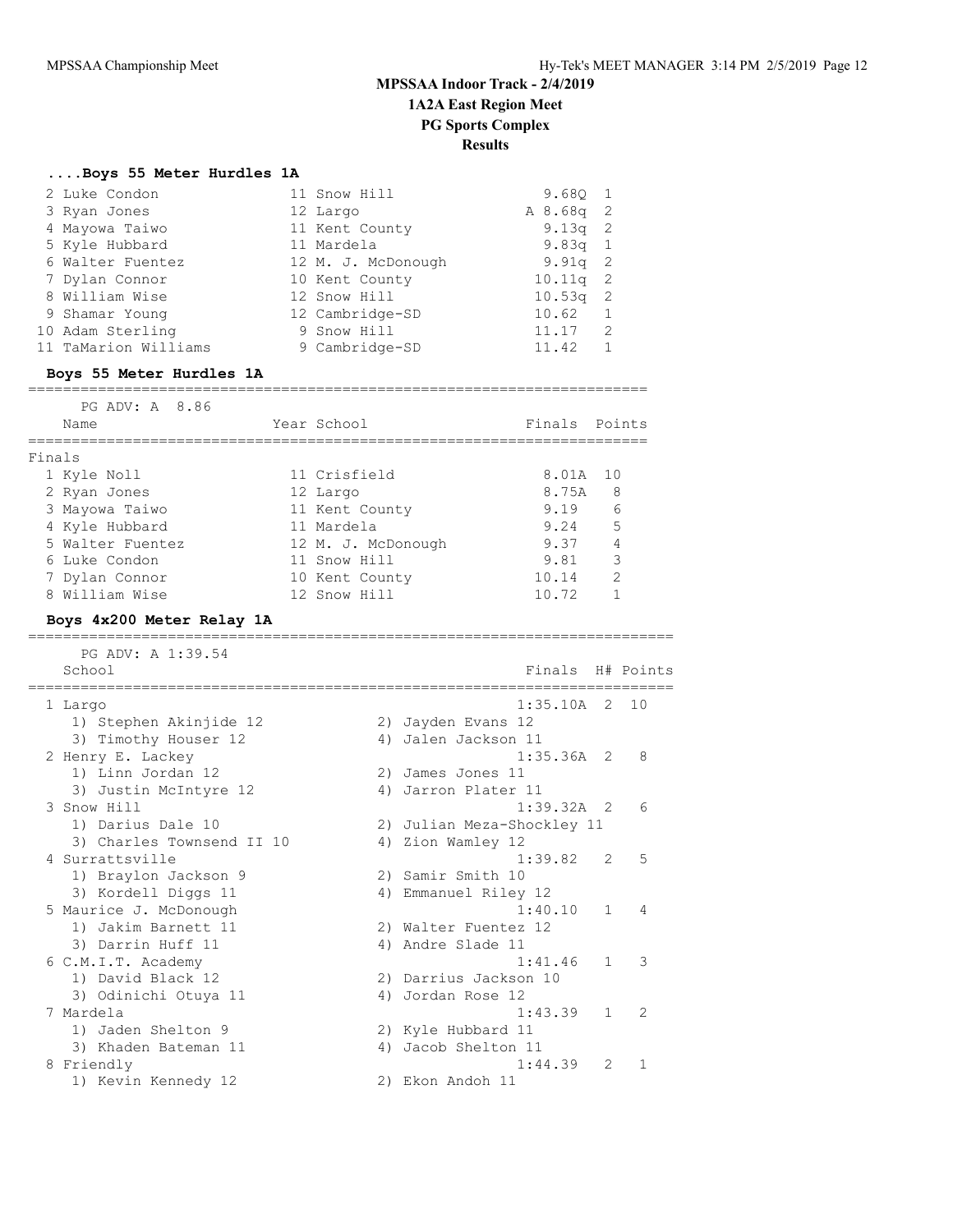### **....Boys 4x200 Meter Relay 1A**

| 3) Tyrone Patterson 11<br>9 Kent County | 4) Kyren Harrison 10<br>1:44.99 | 1              |              |  |
|-----------------------------------------|---------------------------------|----------------|--------------|--|
| 1) Mayowa Taiwo 11                      | 2) Christian Phillips 10        |                |              |  |
| 3) Matthew Rickloff 10                  | 4) Thomas Goldsborough 10       |                |              |  |
| 10 Cambridge-South Dorchester           | 1:47.36                         | 1              |              |  |
| 1) Jason Walker 10                      | 2) Shamar Young 12              |                |              |  |
| 3) TaMarion Williams 9                  | 4) Jaden Jones 9                |                |              |  |
| -- Internat'l. HS at Langley Park       | DQ.                             |                | 1 wrong lane |  |
| 1) Wilson Garcia 11                     | 2) Diego Ortega 10              |                |              |  |
| 3) Darwin Castillo Orellana 10          | 4) Santos Munoz Franco 11       |                |              |  |
| Boys 4x400 Meter Relay 1A               |                                 |                |              |  |
|                                         |                                 |                |              |  |
| PG ADV: A 3:44.81                       |                                 |                |              |  |
| School                                  | Finals                          |                | H# Points    |  |
|                                         |                                 |                |              |  |
| 1 Henry E. Lackey                       | 3:34.64A                        | $\overline{2}$ | 10           |  |
| 1) Montez Berry 12                      | 2) Linn Jordan 12               |                |              |  |
| 3) Justin McIntyre 12                   | 4) James Jones 11               |                |              |  |
| 2 Largo                                 | 3:36.23A                        | $\overline{2}$ | 8            |  |
| 1) Jayden Evans 12                      | 2) Anthony Hill 11              |                |              |  |
| 3) Timothy Houser 12                    | 4) Jalen Jackson 11             |                |              |  |
| 3 Frederick Douglass-PG                 | 3:46.09                         | 2              | 6            |  |
| 1) Miles Gray 11                        | 2) Kalen Gardner 9              |                |              |  |
| 3) Mahki Watkins 10                     | 4) Geo-di Tolbert 11            |                |              |  |
| 4 Friendly                              | 3:47.84                         | $\overline{2}$ | 5            |  |
| 1) Daniel Raymond 11                    | 2) Dangelo Strand 12            |                |              |  |
| 3) Chris Durham 12                      | 4) Angel Ramirez 11             |                |              |  |
| 5 Washington                            | 3:52.54                         | 2              | 4            |  |
| 1) Riley Horner 12                      | 2) Aron Tsigehet 10             |                |              |  |
| 3) Justin Punches 12                    | 4) Gavin Fontaine 10            |                |              |  |
| 6 Snow Hill                             | 4:09.53                         | 2              | 3            |  |
| 1) William Wise 12                      | 2) Diontraye Bratten 9          |                |              |  |
| 3) Zion Wamley 12                       | 4) Adam Sterling 9              |                |              |  |
| 7 C.M.I.T. Academy                      | 4:10.12                         | 1              | 2            |  |
| 1) Jordan Bocage 11                     | 2) Joshua Ikegwu 11             |                |              |  |
| 3) Jaeden Day 11                        | 4) Olalekan Wahab 10            |                |              |  |
| 8 Internat'l. HS at Langley Park        | 4:10.47                         | 1              | 1            |  |
| 1) Wilson Garcia 11                     | 2) yoni vasquez 11              |                |              |  |
| 3) Jonathan Alvarado 10                 | 4) Santos Munoz Franco 11       |                |              |  |
| 9 Kent County                           | 4:34.35                         | 1              |              |  |
| 1) Andrue Walters 12                    | 2) Jarrod Roderick 12           |                |              |  |
|                                         |                                 |                |              |  |

### **Boys 4x800 Meter Relay 1A**

======================================================================= PG ADV: A 9:07.58 School **Finals** Points **School** ======================================================================= 1 Snow Hill 9:01.62A 10 1) Zion Wamley 12 2) Keegan Gould 12 3) William Wise 12 4) Diontraye Bratten 9 2 Frederick Douglass-PG 9:04.56A 8 1) Isaiah Rice 12 2) Brite Assogba 10 3) Bryce Ayers 11 4) David Hudson 11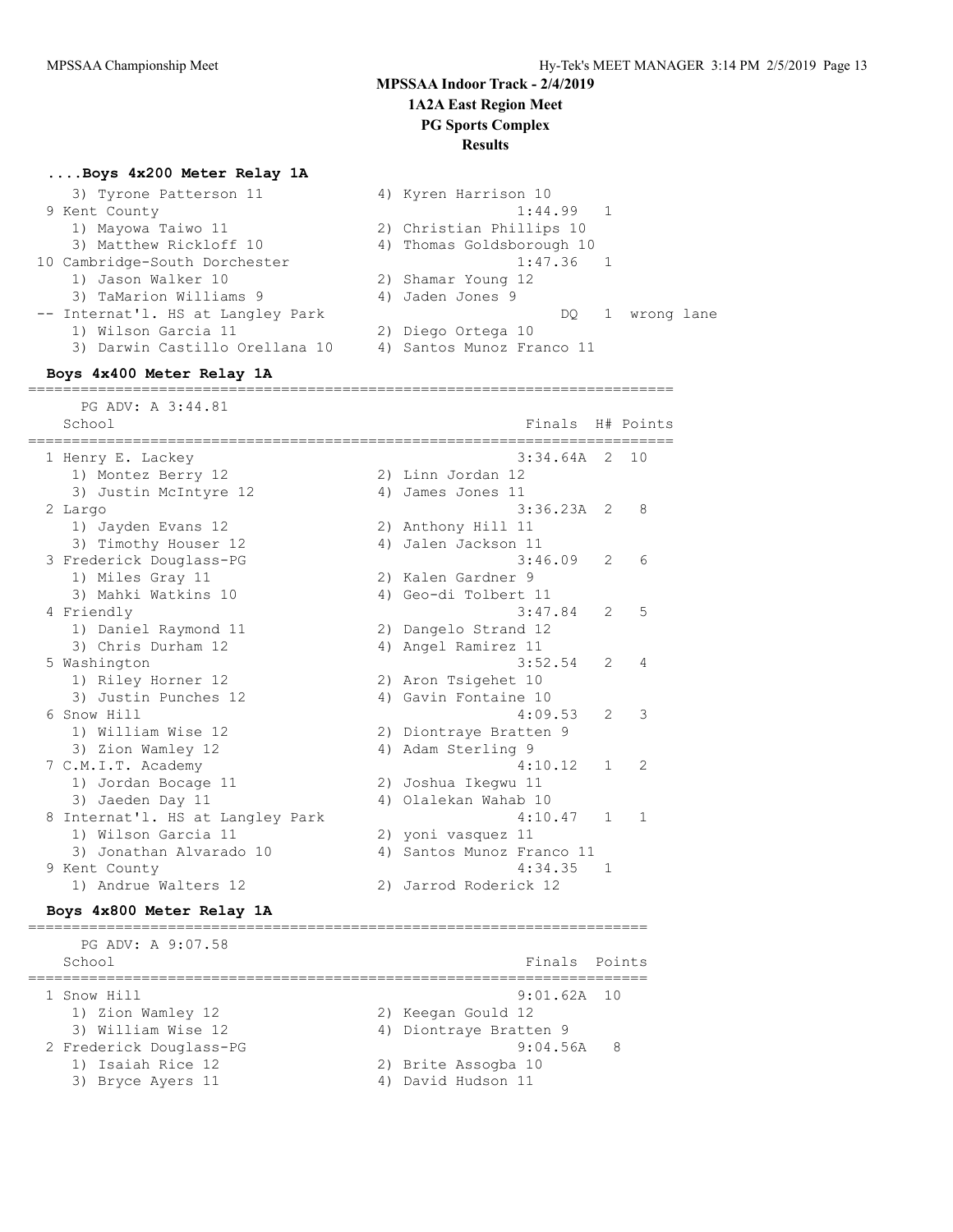# **....Boys 4x800 Meter Relay 1A**

| 3 Largo                          | 9:21.58                   | 6              |
|----------------------------------|---------------------------|----------------|
| 1) Anthony Hill 11               | 2) Ibrahim Kamara 11      |                |
| 3) Ahmed Mohamed 10              | 4) Dominic Pannell 11     |                |
| 4 Surrattsville                  | 9:29.10                   | .5             |
| 1) Anthony Dixon 10              | 2) Jordan Ellis 11        |                |
| 3) Christopher Wilson 11         | 4) Daquan Wilson 11       |                |
| 5 C.M.I.T. Academy               | 9:42.57                   | $\overline{4}$ |
| 1) Zion Barnett-Gay 9            | 2) Anthony Salazar 9      |                |
| 3) Luchas Wright III 11          | 4) Jordan Bocage 11       |                |
| 6 Internat'l. HS at Langley Park | 9:53.30                   | 3              |
| 1) Jonathan Alvarado 10          | 2) Wilson Garcia 11       |                |
| 3) yoni vasquez 11               | 4) Santos Munoz Franco 11 |                |
| 7 Cambridge-South Dorchester     | 10:09.04                  | $\mathcal{P}$  |
| 1) Jason Walker 10               | 2) Bryce Jones 11         |                |
| 3) Tristan Rubadue 11            | John Condon 9             |                |
|                                  |                           |                |

### **Boys High Jump 1A**

======================================================================= PG ADV: A 5-06

| Name                                | Year School                                                           | Finals Points    |
|-------------------------------------|-----------------------------------------------------------------------|------------------|
| 1 Kyle Noll                         | 11 Crisfield                                                          | $6 - 04.00A$ 10  |
|                                     | $5-00$ $5-02$ $5-04$ $5-06$ $5-08$ $5-10$ $6-00$ $6-02$ $6-04$ $6-06$ |                  |
| P<br>P<br>$\Omega$<br>P             | $\circ$<br>$\circ$<br>$\Omega$<br>$\Omega$<br>XXX<br>∩                |                  |
| 2 Emmanuel Riley                    | 12 Surrattsville                                                      | $5 - 04.00$<br>8 |
| $5 - 00$ $5 - 02$ $5 - 04$ $5 - 06$ |                                                                       |                  |
| P<br>∩<br>$\bigcirc$<br>XXX         |                                                                       |                  |
| -- Samir Smith                      | 10 Surrattsville                                                      | ΝH               |
| $5 - 00$                            |                                                                       |                  |
| XXX                                 |                                                                       |                  |
| -- Kevin Kennedy                    | 12 Friendly                                                           | ΝH               |
| $5 - 00$                            |                                                                       |                  |
| XXX                                 |                                                                       |                  |

### **Boys Pole Vault 1A**

======================================================================= PG ADV: A 9-07

| Name                                                                             | Year School                                                                    | Finals Points |    |
|----------------------------------------------------------------------------------|--------------------------------------------------------------------------------|---------------|----|
| 1 Connor McCroy                                                                  | 12 Cambridge-SD<br>$8-00$ $8-06$ $9-00$ $9-06$ $10-00$ $10-06$ $11-00$ $11-06$ | $9 - 00.00$   | 10 |
| $\bigcirc$<br>$\Omega$<br>PPP<br>∩<br>2 John Condon<br>$8 - 008 - 06$<br>XO<br>∩ | P<br>XXX<br>P<br>P<br>9 Cambridge-SD                                           | $8 - 06.00$   | 8  |
| 3 Bryce Jones<br>$8 - 008 - 06$<br>XXX                                           | 11 Cambridge-SD                                                                | $8 - 00.00$   | 6  |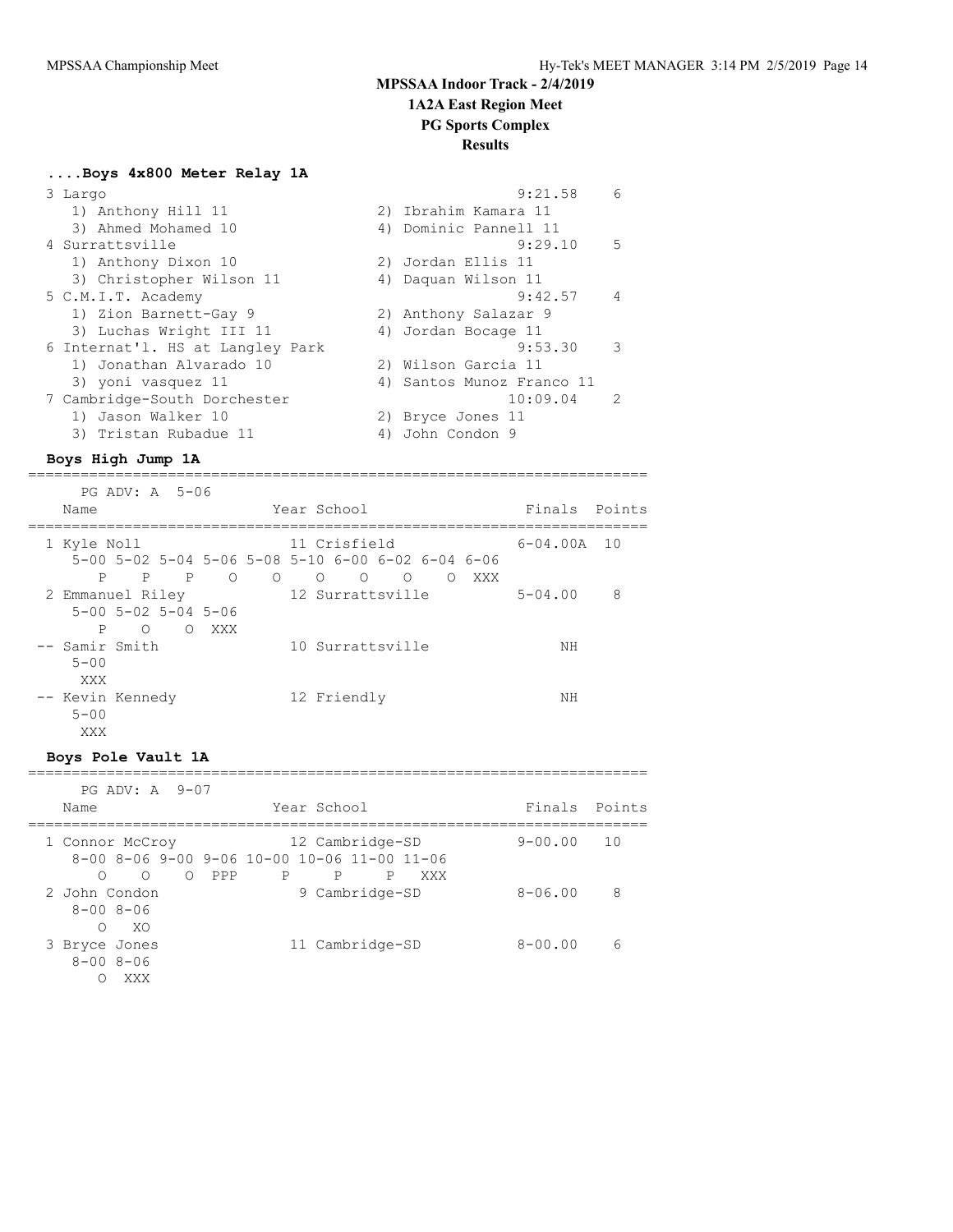**Boys Shot Put 1A**

|                                               | PG ADV: A 41-09                                                                                       |                              |    |  |  |  |
|-----------------------------------------------|-------------------------------------------------------------------------------------------------------|------------------------------|----|--|--|--|
|                                               | Year School Finals Points<br>Name                                                                     |                              |    |  |  |  |
|                                               |                                                                                                       |                              |    |  |  |  |
|                                               | 1 Henry Kanu 12 Largo 49-10.25A 10<br>48-02.50 48-07 49-10.25 48-08.50 47-00.75 46-09.75              |                              |    |  |  |  |
|                                               |                                                                                                       |                              |    |  |  |  |
|                                               | 2 Dominic Hawkins<br>44-08.75 45-06 44-03.75 47-06.75 45-05.75 47-02.50                               |                              |    |  |  |  |
|                                               |                                                                                                       |                              |    |  |  |  |
|                                               | 3 Renaldi Falwell 11 Largo                                                                            | 45-09.00A 6                  |    |  |  |  |
|                                               | 45-09 39-09.75 43-05 42-11.50 44-07.75 40-11.75                                                       |                              |    |  |  |  |
|                                               | 4 TaJohn Johnson 11 Snow Hill                                                                         | $42 - 11.50A$ 5              |    |  |  |  |
|                                               | 40-03.75 40-06.75 39-01 39-09 41-02.50 42-11.50                                                       |                              |    |  |  |  |
|                                               | 5 Paul Grey III 12 Henry E. Lackey 42-04.75A 4                                                        |                              |    |  |  |  |
|                                               | 39-09.25 42-04.75 FOUL 40-03.75 40-04 42-01                                                           |                              |    |  |  |  |
|                                               | 6 David Hudson 11 Douglass-PG 41-00.50 3                                                              |                              |    |  |  |  |
|                                               | 36-03.75 FOUL 41-00.50 35-03 38-02 38-05.25                                                           |                              |    |  |  |  |
|                                               | 7 Jack Blakelock 11 Snow Hill 39-00.00 2                                                              |                              |    |  |  |  |
|                                               | 35-06 36-00.75 37-04.50 37-01.50 39-00 38-09.25                                                       |                              |    |  |  |  |
|                                               | 8 Keimonei Lynch 12 Douglass-PG 36-01.25 1                                                            |                              |    |  |  |  |
|                                               | 34-10.50 31-04.50 32-05 35-04.50 FOUL 36-01.25                                                        |                              |    |  |  |  |
|                                               | 9 Charlie Blakelock 10 Snow Hill                                                                      | $35 - 02.00$                 |    |  |  |  |
|                                               | 32-10 35-00.25 34-09.75 34-03.50 35-02 34-00.50                                                       |                              |    |  |  |  |
|                                               |                                                                                                       |                              |    |  |  |  |
|                                               | 10 Quincy Broadnax<br>32-08.75 34-07 33-01<br>11 Robert Allsbrooks<br>12 C.M.I.T. Academy<br>32-02.50 |                              |    |  |  |  |
|                                               | $32 - 02.50$ $29 - 10$ $30 - 03$                                                                      |                              |    |  |  |  |
|                                               |                                                                                                       |                              |    |  |  |  |
|                                               | 12 Kevin Alston 11 C.M.I.T. Academy 31-04.25<br>$30-04$ $31-04.25$ $26-08.75$                         |                              |    |  |  |  |
|                                               |                                                                                                       |                              |    |  |  |  |
|                                               | 13 Isaiah Foreman 12 Cambridge-SD 31-03.50<br>28-06.25 28-09.25 31-03.50                              |                              |    |  |  |  |
|                                               |                                                                                                       |                              |    |  |  |  |
|                                               | 14 A'Myrion Johnson 10 Washington 30-11.50<br>30-08.75 27-05.75 30-11.50                              |                              |    |  |  |  |
|                                               | 15 Jacob Long 11 Mardela 30-11.00                                                                     |                              |    |  |  |  |
|                                               | 29-11.75 29-05.75 30-11                                                                               |                              |    |  |  |  |
|                                               | 16 Issac Newton-Fadairo 10 C.M.I.T. Academy 30-10.50                                                  |                              |    |  |  |  |
|                                               | 30-10.50 FOUL 24-02.75                                                                                |                              |    |  |  |  |
|                                               | 17 Shawn Bell                                                                                         | 11 Douglass-PG 30-03.50      |    |  |  |  |
|                                               | 29-08.75 30-03.50 28-07.50                                                                            |                              |    |  |  |  |
|                                               | 18 Trevon Diggs                                                                                       | 10 Friendly 30-01.50         |    |  |  |  |
|                                               | 30-01.50 29-02.50 29-05.75                                                                            |                              |    |  |  |  |
|                                               | 19 Brandon Mitzel 12 Kent County 29-11.50                                                             |                              |    |  |  |  |
|                                               | 29-11.50 29-11.50 FOUL                                                                                |                              |    |  |  |  |
|                                               | 20 Brandon Myers<br>10 Kent County                                                                    | $27 - 04.25$                 |    |  |  |  |
|                                               | $27-04.25$ $26-11.50$ $27-02.25$                                                                      |                              |    |  |  |  |
|                                               | 21 Giuseppe Gordillo<br>10 Kent County                                                                | $25 - 07.25$                 |    |  |  |  |
|                                               | 25-07.25 25-00.25 23-02.50                                                                            |                              |    |  |  |  |
|                                               | 22 Evans Holliday<br>10 Cambridge-SD                                                                  | $25 - 00.25$                 |    |  |  |  |
|                                               | 25-00.25 22-11.50 FOUL                                                                                |                              |    |  |  |  |
|                                               | 23 Dimitrius Blake<br>10 Friendly                                                                     | $23 - 02.75$                 |    |  |  |  |
|                                               | FOUL 21-04.50 23-02.75                                                                                |                              |    |  |  |  |
|                                               |                                                                                                       |                              |    |  |  |  |
| Women - 1A - Team Rankings - 13 Events Scored |                                                                                                       |                              |    |  |  |  |
|                                               |                                                                                                       |                              |    |  |  |  |
|                                               | 1) Frederick Douglass-PG<br>120.50                                                                    | 2) Largo                     | 63 |  |  |  |
|                                               | 58.50<br>3) Henry E. Lackey                                                                           | 4) Cambridge-South Dorcheste | 58 |  |  |  |

=======================================================================